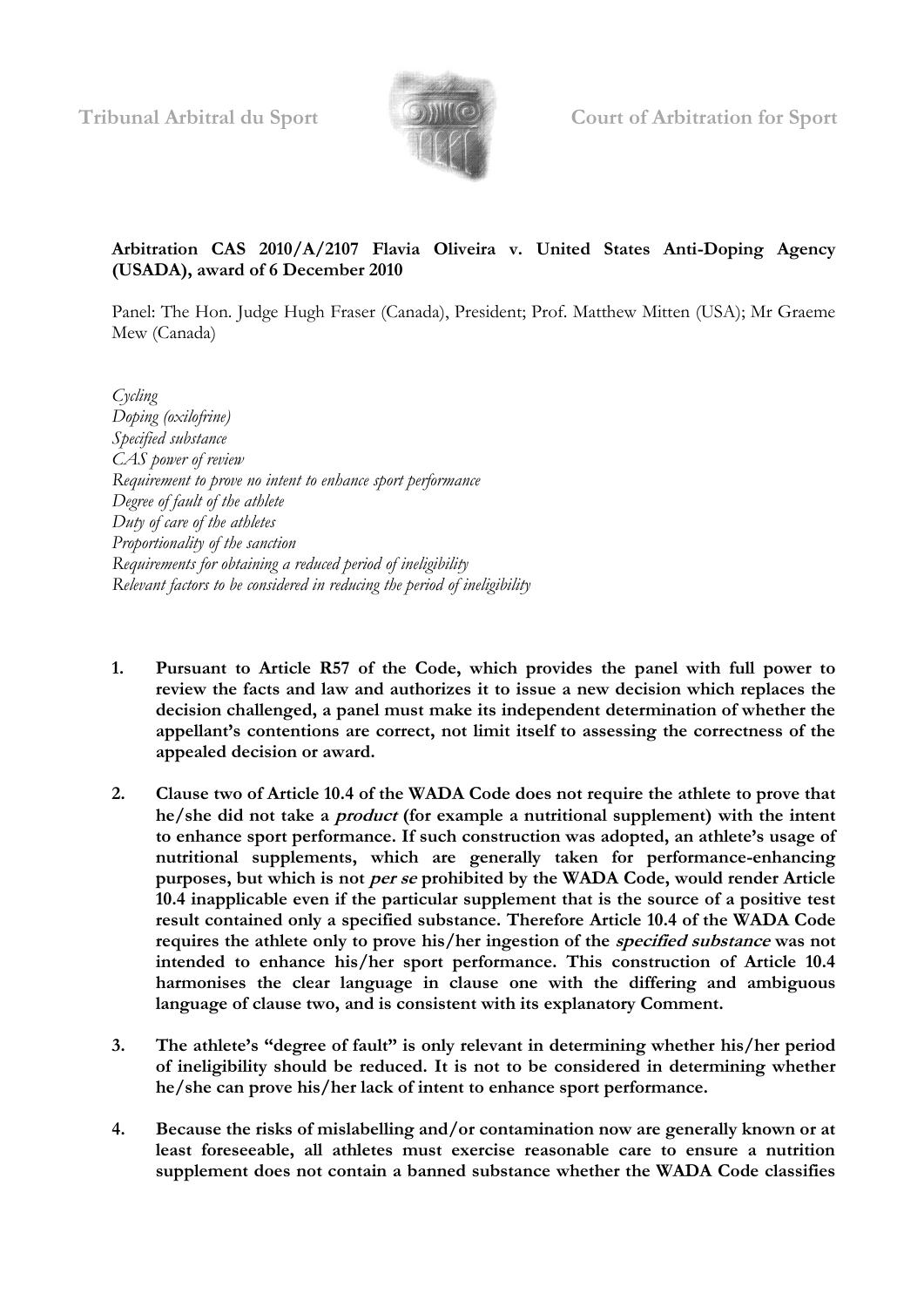CAS 2010/A/2107 Flavia Oliveira v. USADA, award of 6 December 2010 2

**it as a prohibited or specified substance.**

- **5. In determining the athlete's period of ineligibility, the panel must impose an appropriate sanction that furthers the WADA Code's objective of proportionate and consistent sanctions for doping offences based on an athlete's level of fault under the totality of circumstances.**
- **6. Unlike Article 10.5 of the WADA Code (and its implementation in the UCI Anti-Doping Regulations), Article 10.4 of the WADA Code (and its implementation in the UCI Anti-Doping Regulations) does not require the athlete to prove "no significant fault or negligence" to obtain a reduced period of ineligibility for testing positive for a specified substance. The appropriate inquiry is the athlete's "degree of fault" under the circumstances. To resolve this issue, the panel must determine whether the nature and degree of his/her unreasonable conduct under the circumstances was so high that a two-year period of ineligibility is proportionate and consistent with other similar cases.**
- **7. The fact that an athlete would lose the opportunity to earn large sums of money during a period of ineligibility or the fact that the athlete only has a short time left in his or her career or the timing of the sporting calendar are not relevant factors to be considered in reducing the period of ineligibility under Article 10.4 of the WADA Code.**

The Appellant, Flavia Oliveira ("Oliveira", or the "Appellant"), was born in Brazil. She moved to the United States in 1997 and is now a permanent resident of that country. Oliveira is a cyclist licensed by USA cycling, but she cannot compete for the United States until she becomes a citizen of that country.

The Respondent United States Anti-Doping Agency (USADA) is the independent anti-doping agency for sport in the United States. USADA's primary focus is on the areas of Research, Education, Drug Testing and Results Management.

Oliveira began her competitive cycling career in 2006. She advanced very quickly, rising from a Category 4 rider to a Category 1 rider in one season. She won six races in her first year of competitive cycling. In June, 2008, Oliveira secured an international elite-level licence which made her eligible to compete in events sanctioned by the Union Cycliste Internationale (UCI). In December, 2008 Oliveira joined her first professional team Michela Farini Record Rox of Lunata-Lucca, Italy.

Oliveira suffers from severe allergies and has taken various over the counter and prescription medications on a regular basis for several years. These medications have often caused her to feel fatigued and in September, 2008, Oliveira began to search for a product that she could take to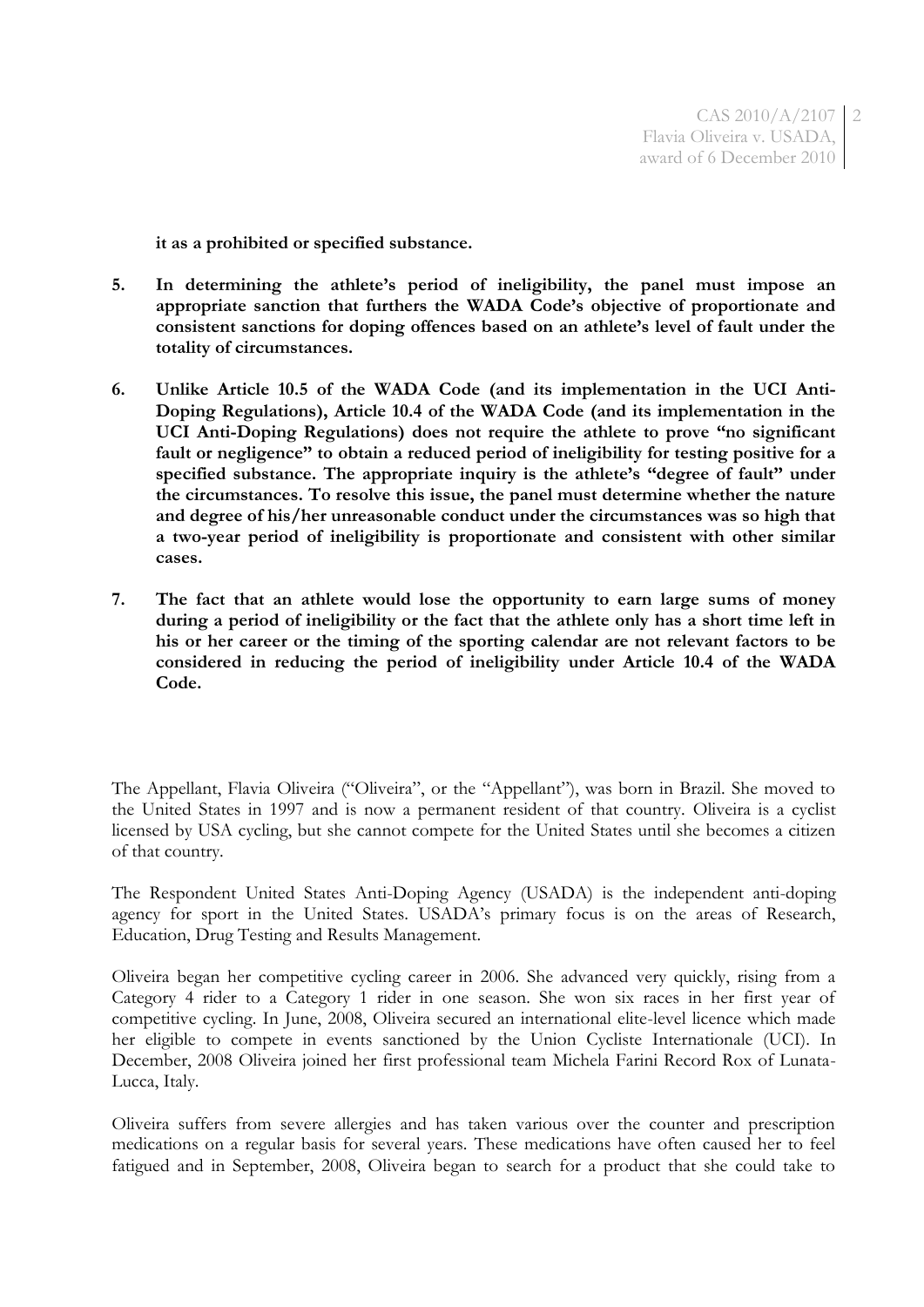CAS 2010/A/2107 Flavia Oliveira v. USADA, award of 6 December 2010

3

combat this fatigue. After conducting her own research to find a product that did not contain prohibited substances, Oliveira purchased a dietary supplement called Hyperdrive which she obtained from a U.S. based online store called Vitamaker.

Oliveira left for Italy in January 2009 to train and compete with her new team. She took her medications and supplements with her. In May, 2009 as her initial supply of Hyperdrive was about to run out, Oliveira ordered a second bottle and had it shipped to an address in the United States for pick up by her husband who then brought it to her in Italy when he visited her later that month.

On June 19, 2009 Oliveira competed in the Giro del Trentino Donne in Italy, an elite stage race for women, conducted by the UCI. Oliveira was selected for doping control and provided a urine sample after the second stage of the race. That urine sample tested positive for oxilofrine, a stimulant listed as a prohibited substance in the 2009 Prohibited list of the World Anti-Doping Agency (WADA) Code.

Prior to June 19, 2009, Oliveira had never participated in any doping control procedures.

Oxilofrine is identified as a Category S6 substance in the WADA prohibited Substance List and is therefore considered a "Specified Substance". As such, there is a presumptive two year period of ineligibility for anyone testing positive for such a substance.

Oliveira was subsequently selected for anti-doping controls on two other occasions, July 2 and July 7, 2009 during the Giro d'Italia Femminile event. She did not test positive for any prohibited substances on either of those dates. Oliveira testified that she did not take Hyperdrive on either of those days.

On July 22, 2009, the UCI received notification of the Appellant's positive test result from the WADA accredited laboratory in Athens, Greece. Following an internal investigation, on August 21, 2009, the UCI Anti-Doping Commission sent a letter to Oliveira informing her that the "A" sample of urine sample provided by her on June 19, 2009, had contained oxilofrine as a result of which the UCI believed that she may have violated the *UCI Anti-Doping Rules* (the "UCI ADR"). The letter advised Oliveira that she had the right to request the opening and analysis of the "B" sample of her urine which was collected at the same time as her "A" sample.

Oliveira received the UCI's August 21 letter on September 2, 2009.

Oliveira's last competitive event prior to receipt of the UCI's notification letter was on August 30, 2009.

Initially, Oliveira believed that her positive test for oxilofrine was caused by her use of physicianprescribed allergy medication, for which she was in the process of seeking a therapeutic use exemption (TUE) under the UCI ADR. She waived her right to have the "B" sample tested and accepted the results of the positive test on September 2, 2009.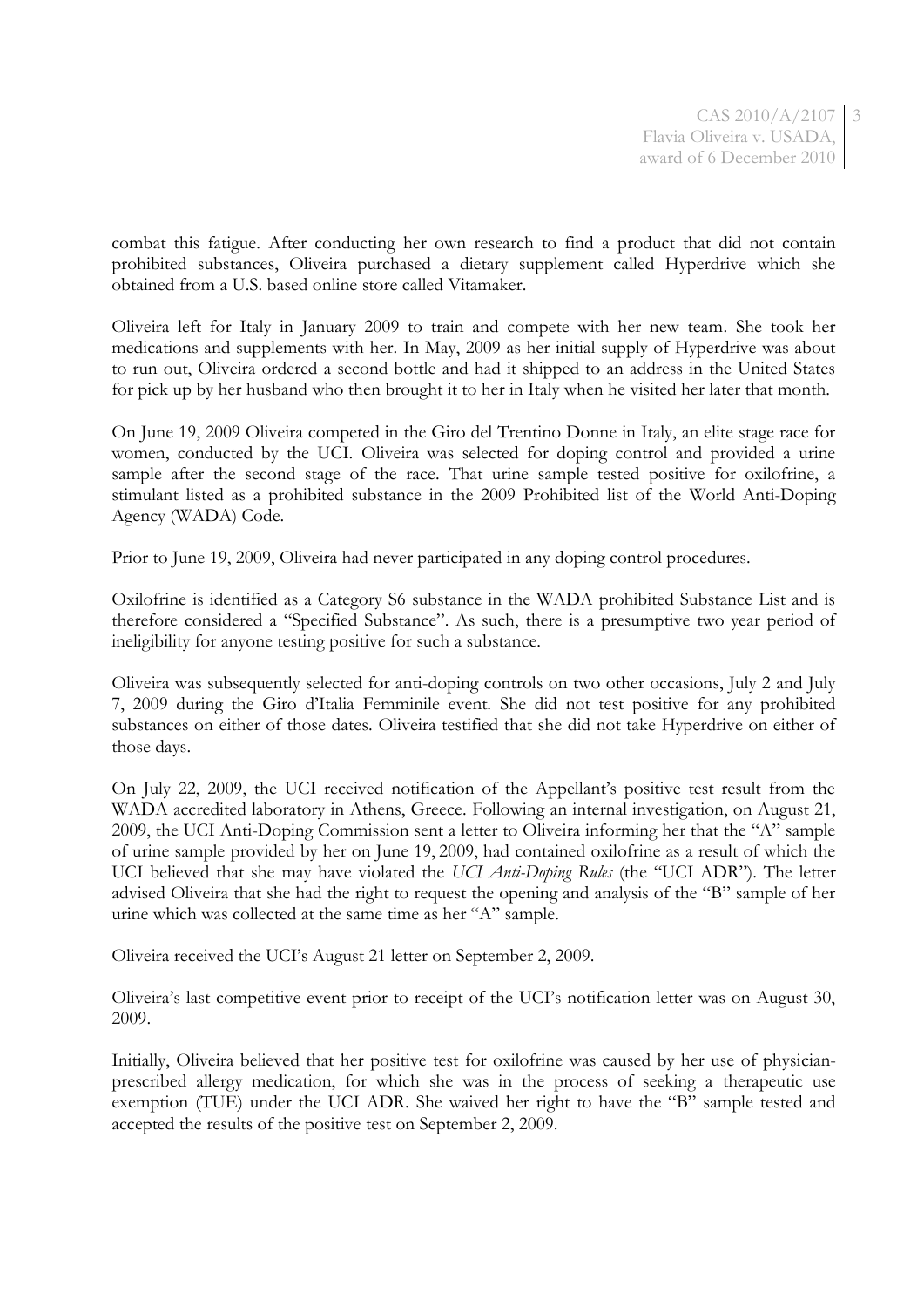CAS 2010/A/2107 4 Flavia Oliveira v. USADA, award of 6 December 2010

USA Cycling then initiated disciplinary proceedings against Oliveira, in accordance with Articles 251 and 350 of the ADR.

Oliveira accepted a provisional suspension effective September 19, 2009.

On September 22, 2009, Oliveira declined USADA's offer of a two-year period of ineligibility and decided to proceed to arbitration before the American Arbitration Association.

A one day hearing took place in San Francisco, California on February 16, 2010. The sole arbitrator (the "AAA Arbitrator") requested that Oliveira and USADA submit post-hearing briefs on specific issues. On April 6, 2010, the AAA Arbitrator issued a written decision which imposed the maximum two year period of ineligibility which was to commence from June 19, 2009, the date on which the offending sample was submitted.

The principal decision before the AAA Arbitrator was whether Oliveira had established entitlement to either the elimination or reduction of the two-year period of ineligibility under UCI ADR 295 or to a reduction of up to one-half of the otherwise applicable two-year period of ineligibility under UCI ADR 297.

With respect to the question of how the prohibited substance oxilofrine entered Ms. Oliveira's body, the AAA Arbitrator found on a balance of probabilities, that it was the result of her consumption of Hyperdrive 3.0+. On the issue of whether there was an intent to enhance sport performance by the athlete, the AAA Arbitrator stated at paragraph 31 of his decision:

*Because, as discussed in detail below, I find that Ms. Oliveira's degree of fault was sufficiently high to deny her any elimination or reduction of the otherwise applicable period of ineligibility, there is no need in this case to answer the question of whether or not her ingestion of oxilofrine was intended to enhance sports performance within the meaning of UCI ADR 295.*

Noting the rule of strict liability contained in UCI ADR 21, which states that it is each rider's *"personal duty to endure [ensure?] that no Prohibited Substance enters his body"* and all riders *"are responsible for any Prohibited Substance or its Metabolites or Markers found to be present in their bodily specimens",* the AAA Arbitrator found that Oliveira had not heeded the express warning following the rule and had not been diligent enough in her investigation of Hyperdrive 3.0+. These findings are addressed in the concluding paragraphs of his decision:

*34. Even apart from the general warning in UCI ADR 21 that a supplement manufacturer's list of ingredients may not be complete, there were several specific indications that Hyperdrive 3.0+ might contain a prohibited substance, which should have alerted respondent to the need for a much more thorough and careful investigation of the product's composition than she actually undertook. The product is expressly marketed as a stimulant, which is a category of prohibited substances on the WADA Prohibited List. It was advertised on the manufacturer's website together with other products that made direct reference to anabolic agents and hormones, substances that appear on the Prohibited List. And in January, 2009- five months before respondent provided the sample that tested positive – the U.S. Food and Drug Administration issued a public warning to consumers that the Hyperdrive product contained sibutramine, a potent drug that substantially, and potentially dangerously, increases blood pressure and heart rate, and is another substance appearing on the*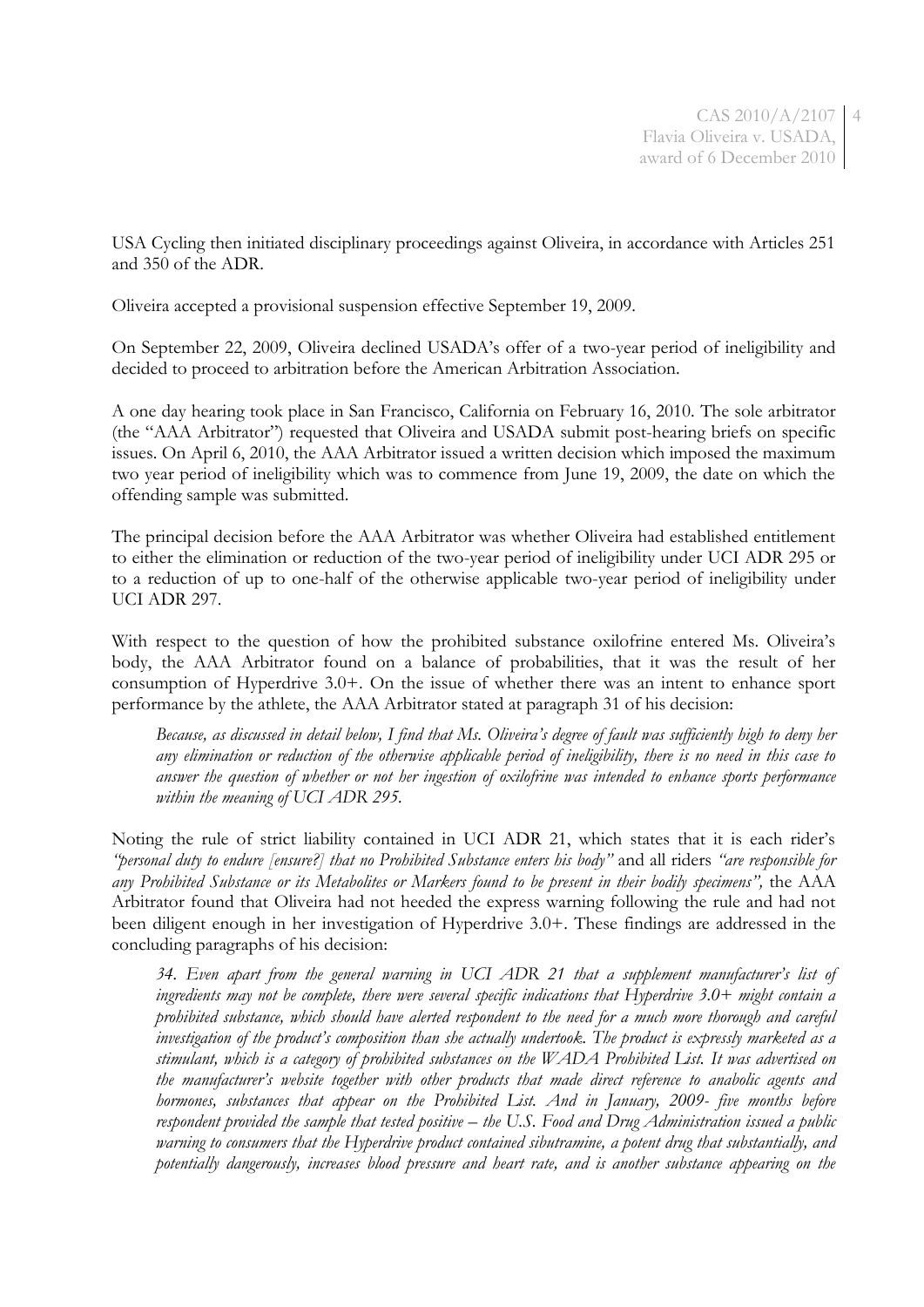CAS 2010/A/2107 5 Flavia Oliveira v. USADA, award of 6 December 2010

*Prohibited List. In light of these warning signs, the investigation done by respondent was hardly adequate to satisfy the exacting standards of the WADA Code and UCI ADR.*

*35. Indeed, the evidence adduced at the hearing leaves in doubt the exact nature and scope of respondent's investigation prior to her consumption of Hyperdrive 3.0+. Although Ms. Oliveira testified that she consulted the USADA DRO and used it to research the ingredients listed on the Hyperdrive 3.0+ label, USADA's records reflect that no cyclist made any inquiry of the USADA DRO prior to respondent's positive test. It is also significant that, after the positive test, respondent, with the help of her husband, undertook additional research and made direct contact with USADA, which led to the discovery that Hyperdrive3.0+ was the likely source of the prohibited substance oxilofrine. Had she taken these steps before consuming Hyperdrive 3.0+, and contacted USADA or another anti-doping organization to ascertain whether that product was free of prohibited substances, the positive result might well have been avoided.*

*(...)*

*37. Based on my observations of respondent at the hearing, I doubt very much that, in consuming Hyperdrive3.0+, she intended to cheat or to gain an illegal advantage in her competitive performance. I accept respondent's testimony that, at this stage of her career, she has had little experience and no training in antidoping matters. Yet, she is an elite athlete who is subject to the provisions of the WADA Code and UCI ADR and must bear the responsibilities imposed by those important enactments. Based on all the evidence, I am constrained to conclude that respondent has not demonstrated entitlement under either UCI ADR 295 or 297 to an elimination or reduction in the otherwise applicable two-year period of ineligibility.*

On April 27, 2010 the Appellant filed an appeal with the Court of Arbitration for Sport (CAS) against the decision of the American Arbitration Association rendered April 6, 2010 (the "AAA Decision") pursuant to Article R47 of the Code of Sports-related Arbitration (the "Code").

In accordance with Article R51 of the Code, the Appellant filed her appeal brief on May 7, 2010.

In accordance with Article R55 of the Code, the Respondent filed its answer on June 2, 2010.

An Order of Procedure was signed by the Appellant and the Respondent on July 28, 2010.

The Order of Procedure scheduled a hearing on September 13, 2010 in Denver, Colorado.

A hearing was held on September 13, 2010 at the premises of the American Arbitration Association in Denver, Colorado, USA. The parties confirmed that they had no objection to the composition of the Panel.

The following persons attended the hearing:

| For the Appellant: | Mr. Antonio Gallegos, counsel for Flavia Oliveira,<br>Ms. Flavia Oliveira,<br>Mr. Nathan Parks, witness and spouse of the Appellant. |
|--------------------|--------------------------------------------------------------------------------------------------------------------------------------|
|                    | For the Respondent: Mr. William Bock III, USADA General Counsel,<br>Mr. Stephen Starks, USADA Legal Affairs Director.                |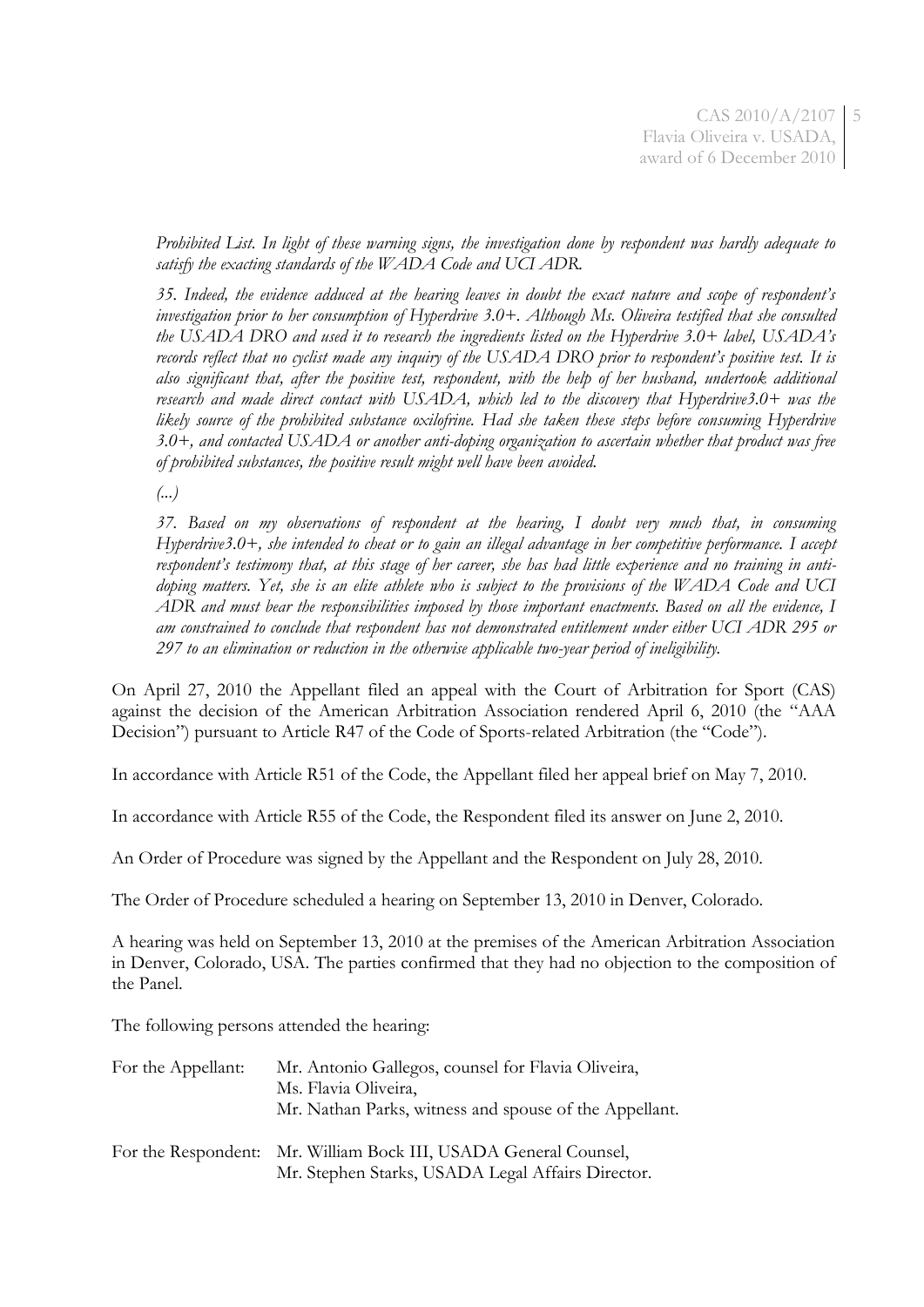6

At the hearing the Panel heard the detailed submissions of counsel as well as the evidence of the following witnesses:

- Ms. Flavia Oliveira, who testified on her own behalf concerning her background and experience as a cyclist, her rapid improvement in cycling, lack of any formal anti-doping education, her limited experience with doping control procedures, and the steps that she took to ensure that no prohibited substance entered her body.
- Mr. Nathan Parks, the husband of Flavia Olivera testified that he too is a cyclist, but at the category 1 level. He has never held a professional licence. He told the Panel that he was not involved in his wife's selection of food supplements, or with her choice of Hyperdrive, but he was confident that she was very diligent about the substances that she put into her body. After his wife's positive test for oxilofrine, he conducted research to determine the source of her positive test and arranged to have a bottle of Hyperdrive 3.0+ that he purchased on the internet tested to determine if it contained this prohibited substance.

At the conclusion of the hearing, the Parties confirmed that they were satisfied that they had been duly heard, and had been treated equally in the arbitration proceedings.

## **LAW**

## **Jurisdiction of the CAS and Admissibility**

1. Article R47 of the Code provides as follows:

*An appeal against the decision of a federation, association or sports-related body may be filed with the CAS insofar as the statutes or regulations of the said body so provide or as the parties have concluded a specific arbitration agreement and insofar as the Appellant has exhausted the legal remedies available to him prior to the appeal, in accordance with the statutes or regulations of the said sports-related body.*

*An appeal may be filed with the CAS against an award rendered by the CAS acting as a first instance tribunal if such appeal has been expressly provided by the rules applicable to the procedure of first instance.*

2. In its statement of appeal, the Appellant relied on R-45 AAA supplementary procedures for the arbitration of Anti-Doping violations, USADA Protocol, and the WADC article 13.2.1 as granting her a right of appeal to the CAS. Article R-45 provides as follows:

*The arbitration award may be appealed to CAS as provided in Annex A of the USADA Protocol, which incorporates the mandatory Articles on Appeals from the World Anti-Doping Code. Notice of appeal shall be filed with the Administrator within the time period provided in the CAS appellate rules. Appeals to CAS filed under these rules shall be heard in the United States. The decisions of CAS shall be final and binding on*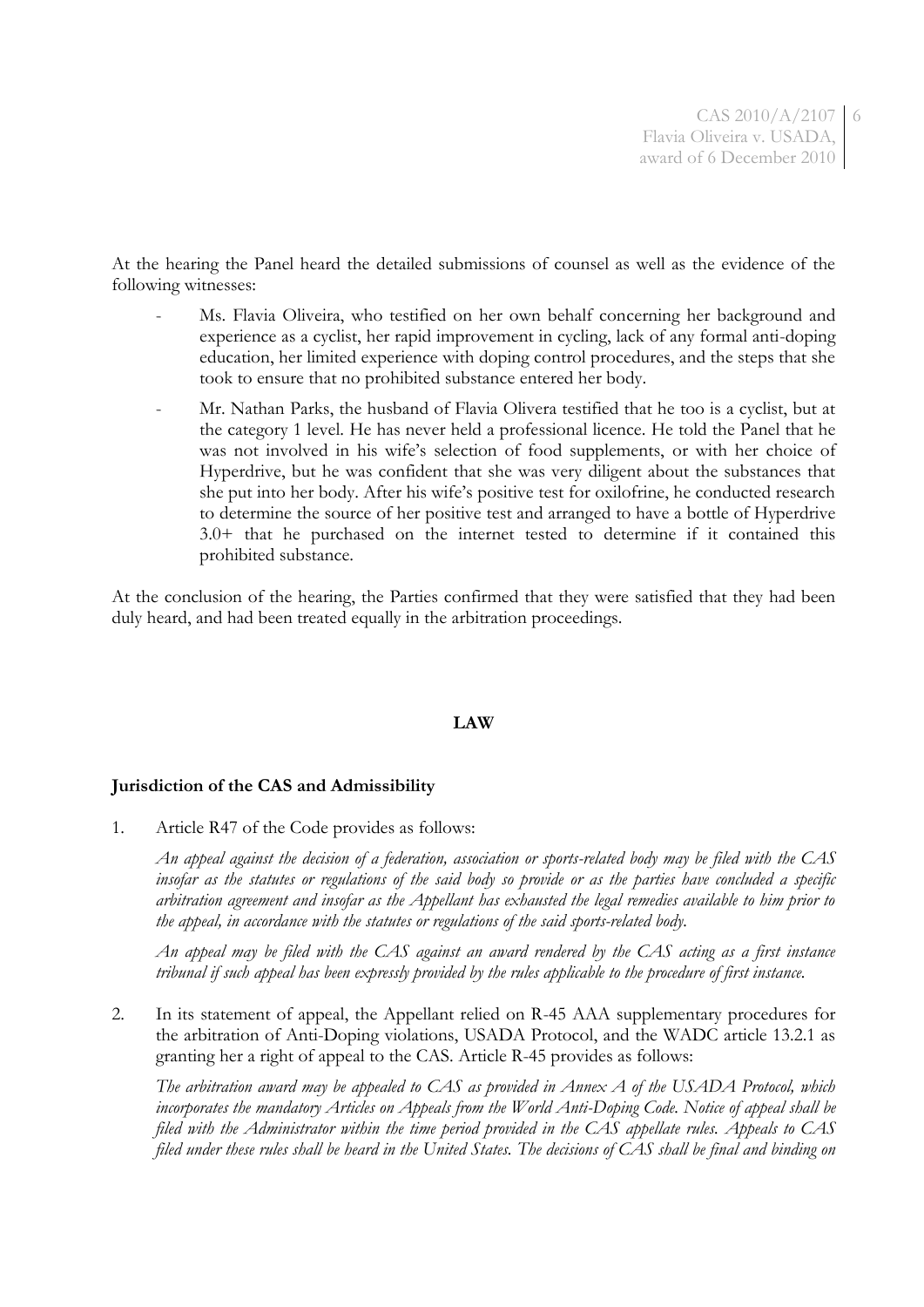CAS 2010/A/2107 7 Flavia Oliveira v. USADA, award of 6 December 2010

*all parties and shall not be subject to any further review or appeal except as permitted by the Swiss Federal Judicial Organization Act or the Swiss Statute on Private International Law.*

3. World Anti-Doping Code article 13.2.1 (Appeals Involving International-Level Athletes) provides as follows:

*In cases arising from participation in an International Event or in cases involving International-Level Athletes, the decision may be appealed exclusively to CAS in accordance with the provisions applicable before such court.*

- 4. In light of the provisions outlined above, the Panel is satisfied that the CAS has jurisdiction to hear this matter. The jurisdiction of the CAS is further confirmed by the parties' signing the Order of Procedure.
- 5. As set out above, R-45 AAA supplementary procedures for the arbitration of Anti-Doping violations, USADA Protocol, provides that any appeal to the CAS shall be made *"within the time period provided in the CAS appellate rules",* i.e., 21 days. The AAA Decision was rendered on 6 April 2010 and the Appellant filed her statement of appeal on 27 April 2010. It follows that the appeal was filed in due time and is admissible.

## **Issues**

- 6. At the CAS hearing, the Panel was asked to determine the appropriate length of the Appellant's period of ineligibility and the date on which the period of ineligibility should take effect.
- 7. Oliveira hoped to demonstrate to the Panel that her lack of intent to use a prohibited substance, her reasonable explanation as to how the prohibited substance entered her body, and her efforts to ensure that the Hyperdrive product that she ingested did not contain any prohibited substances, should support a reduction from the presumptive two-year period of ineligibility.
- 8. USADA contended that Oliveira should receive a two-year period of ineligibility that should begin on the date that she accepted a provisional suspension.

# **Applicable Law**

9. Article R58 of the Code provides as follows:

*The Panel shall decide the dispute according to the applicable regulations and the rules of law chosen by the parties or, in the absence of such a choice, according to the law of the country in which the federation, association or sports-related body which has issued the challenged decision is domiciled or according to the rules of law, the application of which the Panel deems appropriate. In the latter case, the Panel shall give reasons for its decision.*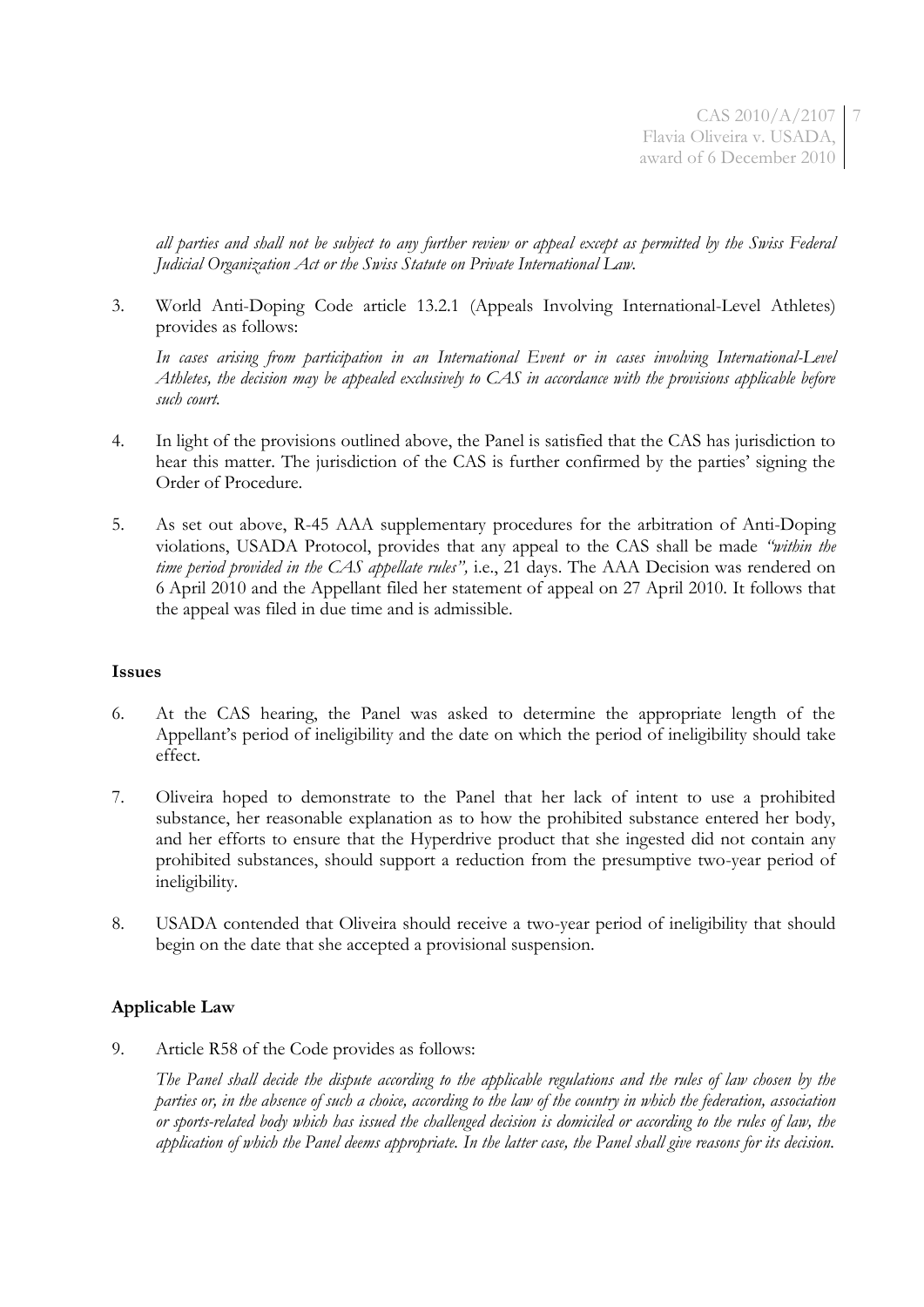CAS 2010/A/2107 8 Flavia Oliveira v. USADA, award of 6 December 2010

10. In their submissions, the parties rely on UCI ADR 293, 295 and 297. Accordingly, these are the rules and regulations which shall be applicable to this dispute.

## **Merits of the Appeal**

1

- 11. The parties agree that the principal issue for the Panel to decide is the appropriate period of ineligibility for Oliveira's undisputed doping violation. The parties disagree whether the AAA Arbitrator correctly determined that Oliveira is not entitled to any reduction in the presumptive two-year period of ineligibility, but they agree that the Panel's review of his award is *de novo*. In other words, pursuant to Article R57 of the Code, which provides the Panel with *"full power to review the facts and law"* and authorizes it to *"issue a new decision which replaces the decision challenged"*, the Panel must *"make its independent determination of whether the Appellant's contentions are correct, not to limit itself to assessing the correctness of the AAA award"* (CAS 2007/A/1394 at §21).
- 12. In order to prove her entitlement to any reduced period of ineligibility under UCI ADR 295, Oliveira must establish: 1) how the specified substance (i.e., oxilofrine) entered her body by a balance of probability<sup>1</sup>, and 2) that the specified substance (i.e., oxilofrine) was not intended to enhance her sport performance and produce corroborating evidence in addition to her word which establishes to the comfortable satisfaction of the [Panel] the absence of an intent to enhance sport performance<sup>2</sup>. If both requirements are satisfied, the Panel will consider Oliveira's "degree of fault" to determine whether the presumptive two-year period of ineligibility should be reduced, and, if so, by what period of time.

## *A. How Specified Substance Entered Athlete's Body*

13. Regarding the first requirement, Oliveira contends that oxilofrine entered her body due to her ingestion of a nutritional supplement sold under the brand name "Hyperdrive 3.0+", which she purchased from Vitamaker, a U.S.-based on-line store. When originally marketed under the name "Venom Hyperdrive 3.0+", this product's listed ingredients did not include oxilofrine or its chemical equivalent methylsynephrine. Sometime after the date on which she initially took Venom Hyperdrive 3.0+ in November or December 2008, ALR, the product's formulator, changed the product's name to "Hyperdrive 3.0+" and listed methylsynephrine as an ingredient. Oliveira contends that, regardless of its name, this product always has contained methylsynephrine and that Venom Hyperdrive 3.0+ was mislabelled because methylsynephrine was not listed as an ingredient. She took a Hyperdrive 3.0+ tablet on June 19, 2009, the date on which she provided a sample that tested positive for oxilofrine, and believes *"but is not 100% certain"* this product was labeled Venom Hyperdrive 3.0+. Because

<sup>1</sup> The Comment to WADC Article 10.4 provides: *"While the absence of intent to enhance sports performance must be established to the comfortable satisfaction of the hearing panel, the Athlete may establish how the Specified Substance entered the body by a balance of probability"*.

 $^{2}$  It is undisputed that Oliveira did not take oxilofrine, a stimulant, to mask the use of a performance-enhancing substance.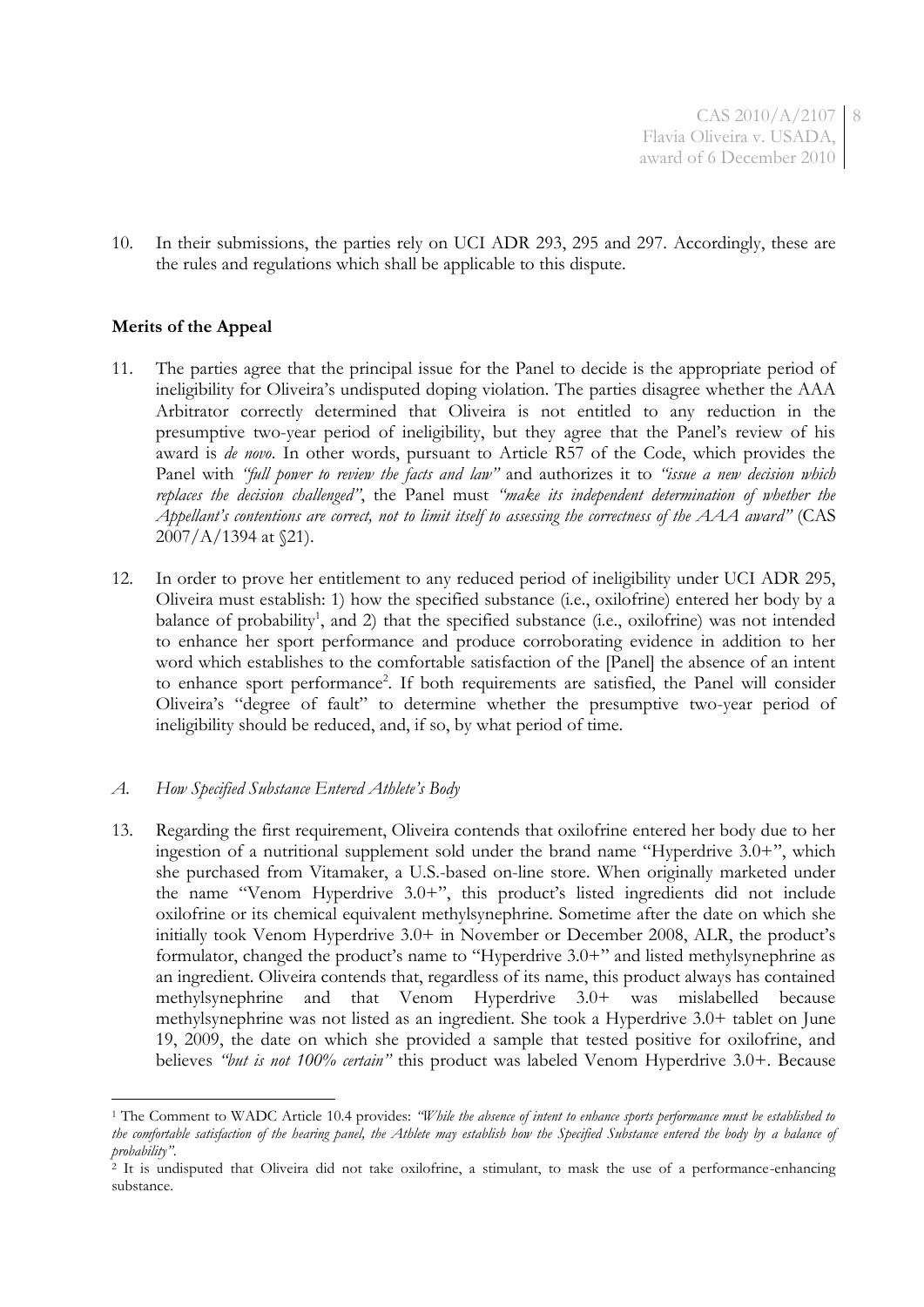she tested negative for any prohibited substance on both July 2 and July 7, 2009, dates on which she did not take any Hyperdrive 3.0+ tablets, and there is no evidence that oxilofrine entered her body in any other manner, Oliveira asserts that, on a balance of probabilities, Hyperdrive 3.0+ was the source of her positive test for oxilofrine.

- 14. USADA contends that Oliveira has not satisfied her burden of establishing how oxilofrine entered her body because no independent testing of Hyperdrive 3.0+ was done to determine if the product she took contained methylsynephrine, and she was taking several other supplements and medications at the time of her positive test, which were not tested to exclude them as the source of her positive test. USADA contends the Panel should not rely solely on ALR's product label to find that Hyperdrive 3.0+ was the source of her positive test for oxilofrine. USADA seeks to distinguish this case from others in which laboratory analysis of the specific nutritional supplement taken by an athlete established that it contained a banned substance and was the most likely source of the athlete's positive test.
- 15. Based on its independent review of the evidence, the Panel agrees with the AAA Arbitrator's finding, on a balance of the probabilities, that oxilofrine entered Ms. Oliveira's body as a result of her consumption of Hyperdrive 3.0+:

*28. The current label of the product lists methylsynephrine as one of the ingredients and the parties have stipulated that methylsynephrine is the chemical equivalent of oxilofrine. While no direct evidence was introduced the Hyperdrive 3.0+ capsules that Ms. Oliveira was consuming at the time of her positive test in fact contained mythelsynephrine, it appears likely that they did. No evidence was introduced that mythelsynephrine has only recently been added as an ingredient to Hyperdrive 3.0+ or that the manufacturer had any reason to list methylsynephrine as an ingredient if it was not actually included in the product's composition. Although Ms. Oliveira was taking other supplements, medications and vitamins at the time of collection of the sample that tested positive, there is no indication that any of those substances contained oxilofrine. Indeed, the unrebutted testimony of Ms. Oliveira was that while she continued to take these other substances without interruption, she did not consume any Hyperdrive 3.0+ on July 2 and July 7, 2009, days on which she also provided samples but did not test positive for oxilofrine or any other prohibited substance. While the issue is not free from doubt, the reasonable inferences to be drawn from the evidence make it more probably than not that Hyperdrive 3.0+ was the source of the oxilofrine from which Ms. Oliveira tested positive.* 

16. The Panel concludes the facts of this case, in which it is undisputed that Hyperdrive 3.0+'s label lists an ingredient that is the chemical equivalent of a banned substance, are markedly different from those in other arbitration awards concluding the athlete did not prove how a prohibited substance entered his body. In CAS 2006/A/1067, an athlete who tested positive for Benzoylecgonine, a stimulant, testified *"he had no idea how the cocaine entered his body, and relied as a possible explanation on the ingestion of cocaine through a 'spiked drink' that was offered him by strangers"*. Concluding that *"cocaine contamination through a 'spiked drink' was only a speculative guess or explanation uncorroborated in any manner"*, the CAS panel was *"not persuaded the occurrence of the alleged ingestion of cocaine through a 'spiked drink' is more probable than its non-occurrence"*. Similarly, the facts here are clearly distinguishable from those in *International Tennis Federation v. Irie* (ITF Anti-Doping Tribunal, October 13, 2008), in which a tennis player acknowledged not knowing how the prohibited substance nikethamide entered his system. The tribunal rejected his speculative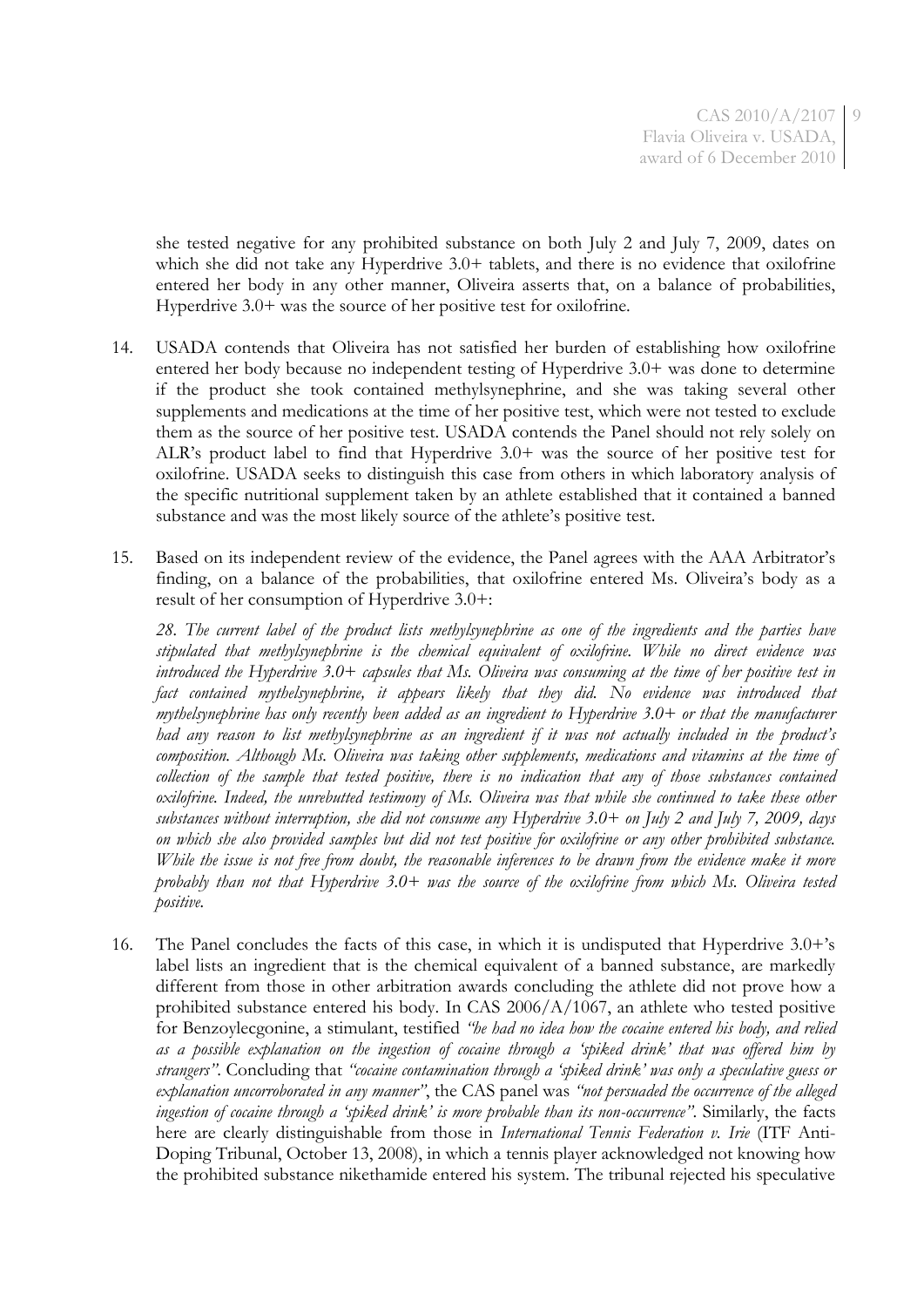claim that one of six products or compounds possibly may have been the source of his positive test based on undisputed expert testimony that five of the six are *"not at all likely to be the source of the nikethamide"* (at §33) and that he did not claim to have taken the sixth product.

- 17. During the hearing before this Panel, Oliveira sought, for the first time, to introduce evidence of testing conducted by a non-WADA accredited laboratory of the contents of a bottle of "ALR Hyperdrive 3.0" capsules, purchased from a supplier in the United Kingdom, with a label not listing methylsynephrine as an ingredient. While USADA expressed concerns about the admissibility of this evidence and its submission without providing any prior notice, it acknowledged that the Panel should determine the admissibility of the laboratory test result indicating methylsynephrine was an ingredient of the ALR Hyperdrive 3.0 capsules that were tested and the weight, if any, it should be accorded.
- 18. The Panel does not find it necessary to consider the admissibility and weight of these test results based on its conclusion that, even without this evidence, Oliveira has satisfied her burden of establishing that oxilofrine entered her body as a result of her consumption of Hyperdrive 3.0+.

#### *B. Athlete's Intent to Enhance Sport Performance*

- 19. Regarding the second requirement, Oliveira contends she is only required *"to prove that she did not intend to take oxilofrine to enhance her performance"*, not her *"lack of intent to enhance performance through use of the Hyperdrive product (which, unbeknownst to her, contained oxilofrine's chemical equivalent, methylsynephrine)"*. Because she did not know Hyperdrive contained a prohibited substance at the time she ingested it or that methylsynephrine is the chemical equivalent of oxilofrine, *"it is impossible for [her] to have intended to use [oxilofrine] at all, let alone use it for performance enhancement"*.
- 20. In response, USADA contends that Oliveira admittedly took Hyperdrive 3.0+, which is marketed as a stimulant that increases energy, to help combat fatigue caused by medications to treat her allergies and to maintain her stamina during cycling training sessions and competitions. Oliveira admits to ingesting one Hyperdrive 3.0+ tablet as part of her normal routine for the June 19, 2009 Giro del Trentino cycling race, in which her in-competition sample tested positive for oxilofrine. USADA submits that this proves Ms. Oliveira's intent to enhance her sport performance even if she did not know this product contained a banned substance when she took it. Because Oliveira is at fault for failing to take adequate steps to ensure that a product marketed as a stimulant does not contain any banned performanceenhancing substances, USADA asserts an athlete should not be permitted "to prove lack of an intent to enhance sports performance by remaining wilfully ignorant to the composition of a supplement". USADA also contends Oliveira has not produced *"corroborating evidence which would tend to establish she used Hyperdrive 3.0+ for any purpose other than performance enhancement"*.
- 21. As the AAA Arbitrator observed (at §29), the language of UCI ADR 295 appears to place differing burdens on an athlete regarding this requirement: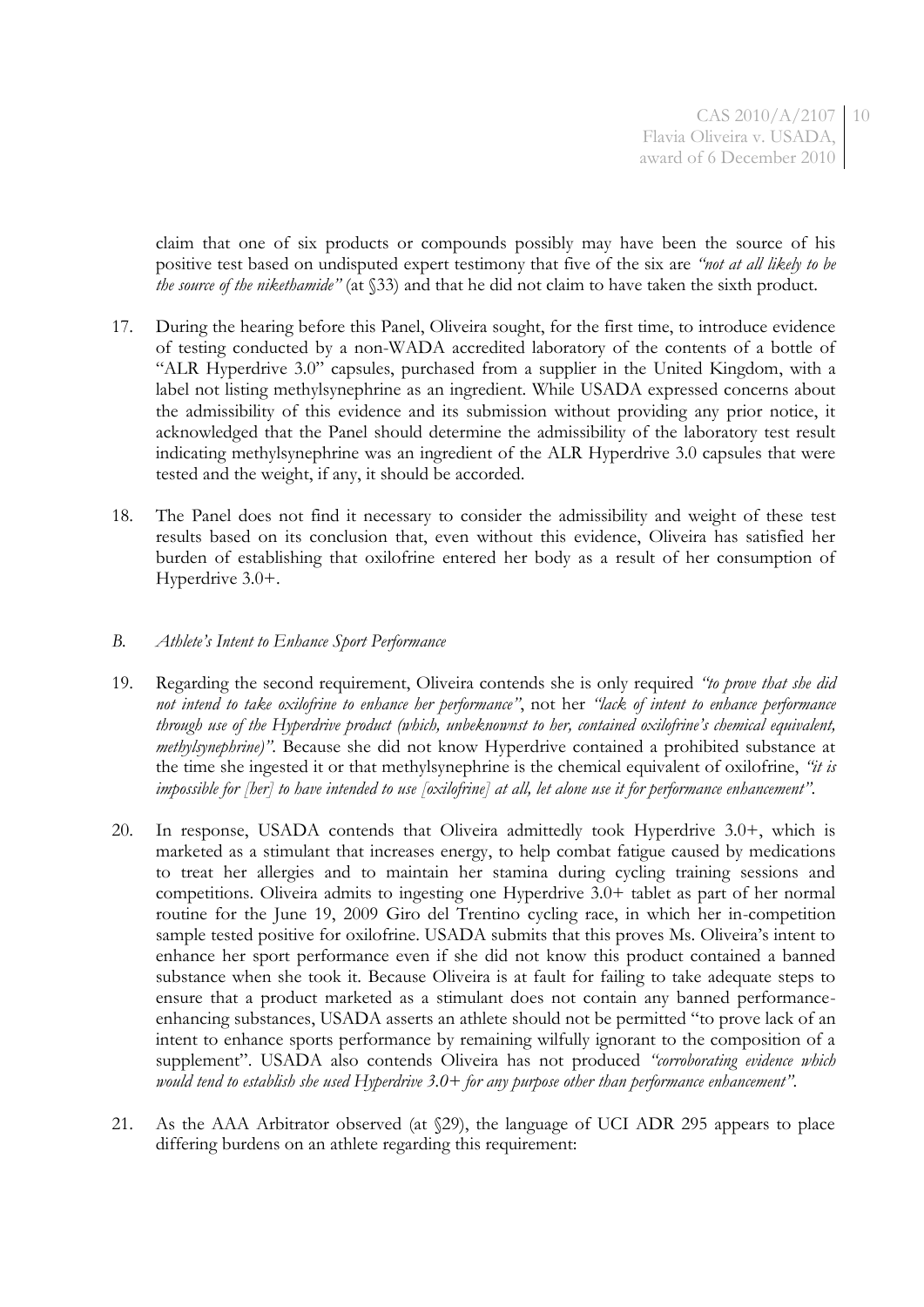*"[T]he burden placed on an athlete under the first clause of UCI ADR 295 is to establish that a "specified substance" (emphasis added) found in his or her body "was not intended to enhance sports performance". The issue under this clause is thus not whether the product containing the specified substance was consumed with intent to enhance sports performance, but only whether the specified substance itself was consumed with that intent. If, as Ms. Oliveira testified, and her husband Nathan Parks and friend J. sought to corroborate, she honestly and genuinely did not know that Hyperdrive 3.0+ contained the specified substance oxilofrine, then it is hard to see how she can be found to have ingested that substance with intent to enhance sports performance or, indeed, with any intent at all. That, however, is not the end of the inquiry. The second clause of UCI ADR 295 imposes upon the athlete the additional obligation of producing "corroborating evidence in addition to his or her word which establishes to the comfortable satisfaction of the hearing panel the absence of an intent to enhance sports performance …". Unlike the first clause of UCI ADR 295, this formulation of the athlete's burden makes no reference to the particular specified substance found in the athlete's body and the inquiry instead appears to focus on a more general lack of intent to enhance sports performance. It is far from clear why the athlete's burden is described differently in the two clauses or how the two clauses might be reconciled".*

Based on his finding that Ms. Oliveira's degree of fault was *"sufficiently high to deny her any elimination or reduction of the otherwise applicable period of ineligibility"*, the AAA Arbitrator concluded *"there is no need in this case to answer the question of whether or not her ingestion of oxilofrine was intended to enhance sports performance within the meaning of UCI ADR 295"*.

- 22. The parties have not cited any prior arbitration awards reconciling the difference between the language of the first and second clauses of UCI ADR 295 or WADC Article 10.4, so this appears to be an important issue of first impression. Moreover, the parties have not cited any other legal authorities discussing how differing or ambiguous language in the same provision of the WADA Code should be construed or interpreted.
- 23. The Panel notes that Article 10.3 of the 2003 WADC (Specified Substances) requires the athlete to establish that the use of *"a specified substance was not intended to enhance sport performance"* in order to justify a reduction in the otherwise applicable period of ineligibility. Article 10.4, the corresponding provision of the 2009 WADC, incorporates this requirement in clause one. In clause two, Article 10.4 adds the following new requirement:

*"the Athlete … must produce corroborating evidence in addition to his or her word which establishes to the comfortable satisfaction of the hearing panel the absence of an intent to enhance sport performance ...*".

- 24. Clause two does not explicitly require the athlete to prove no intent to enhance sport performance through the use of a product itself rather than a specified substance therein. Rather, the express language of this clause is ambiguous and susceptible to more than one interpretation.
- 25. The Panel does not read clause two of Article 10.4 as requiring Oliveira to prove that she did not take the product (i.e., Hyperdrive 3.0+) with the intent to enhance sport performance. If the Panel adopted that construction, an athlete's usage of nutritional supplements, which are generally taken for performance-enhancing purposes, but which is not *per se* prohibited by the WADC, would render Article 10.4 inapplicable even if the particular supplement that is the source of a positive test result contained only a specified substance. Although an athlete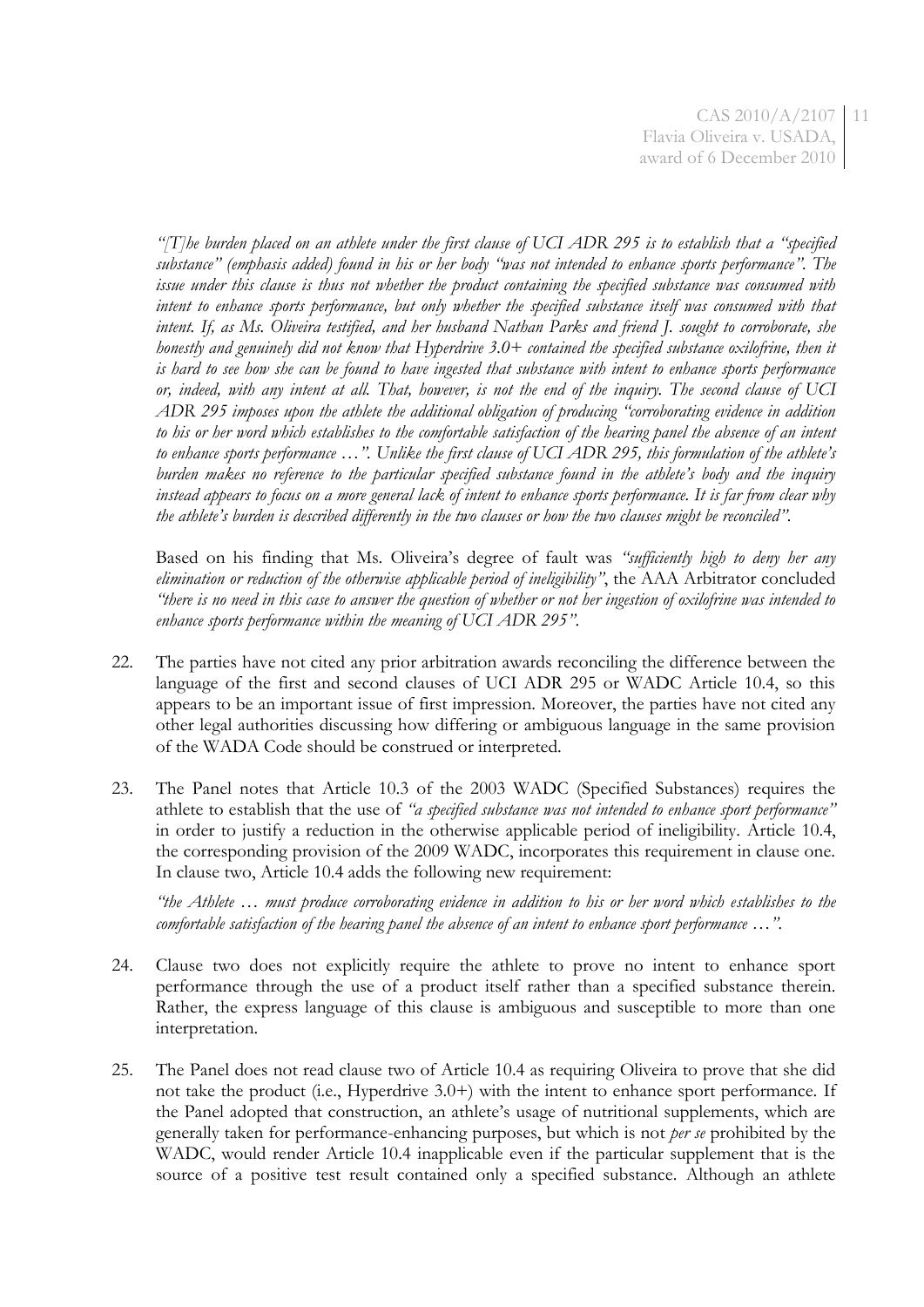CAS 2010/A/2107 12 Flavia Oliveira v. USADA, award of 6 December 2010

assumes the risk that a nutritional supplement may be mislabelled or contaminated and is strictly liable for ingesting any banned substance, Article 10.4 of the WADC distinguishes between specified and prohibited substances for purposes of determining an athlete's period of ineligibility. Article 10.4 provides a broader range of flexibility (i.e., zero to two years ineligibility) in determining the appropriate sanction for an athlete's use of a specified substance because *"there is a greater likelihood that Specified Substances, as opposed to other Prohibited Substances, could be susceptible to a credible, non-doping explanation"* (see Comment to Article 10.4).

- 26. If the Panel adopted USADA's proposed construction of clause two of Article 10.4, the only potential basis for an athlete to eliminate or reduce the presumptive two-year period of ineligibility for ingestion of a specified substance in a nutritional supplement would be satisfying the requirements of Article 10.5, which requires proof of "no fault or negligence" or "no significant fault or negligence" for any reduction. Unless an athlete could satisfy the very exacting requirement for proving "no fault or negligence", the maximum possible reduction for use of nutritional supplement containing a banned substance would be one year. This consequence would be contrary to the WADC's objective of distinguishing between a specified substance and a prohibited substance in determining whether elimination or reduction of an athlete's period of ineligibility is appropriate under the circumstances.
- 27. Because Oliveira holds a UCI licence, she is contractually required to comply with the WADC, which has been incorporated into the UCI ADR, as a condition of being eligible to participate in cycling competitions sanctioned by the UCI. Oliveira is also contractually entitled to the procedural and substantive rights established by the WADC, including those created by Article 10.4, which this Panel must recognize and respect (*see* Swiss Federal Tribunal, Judgment of March 20, 2008, 4A\_506/2007, translated in 2 Swiss Int'l Arb. L. Rep. 191, 238 (2008): a CAS award *"conflicts with substantive public policy when it is made in disregard of fundamental principles of law so as to be inconsistent with the legal system and the accepted system of values; among such principles, one finds,* inter alia*, the doctrine of sanctity of contracts …"*.).
- 28. The Panel finds that Article 10.4 requires Oliveira only to prove her ingestion of oxilofrine was not intended to enhance her sport performance. This construction of Article 10.4 harmonises the clear language in clause one with the differing and ambiguous language of clause two, and is consistent with its explanatory Comment, which uses the term *"Specified Substance"* in providing *"[e]xamples of the type of objective circumstances which in combination might lead a hearing panel to be comfortably satisfied of no performance-enhancing intent"*.
- 29. The Panel concludes that Oliveira's testimony and other corroborating evidence establishes to its comfortable satisfaction that she did not intend to enhance her sport performance by unknowingly ingesting oxilofrine. Oliveira credibly testified that she began taking Hyperdrive 3.0+ in November or December 2008 while living in California to combat fatigue caused by anti-histamines in her over-the-counter allergy medication, but she did not know this product contained methylsynephrine, the chemical equivalent of oxilofrine, until after her June 19, 2009 urine sample tested positive for oxilofrine. Because she was allergic to olive trees and grasses indigenous to Italy, her allergies were more severe than when she lived in California. Dr. Bianchi, the physician for her Italian cycling team, prescribed allergy medication for her.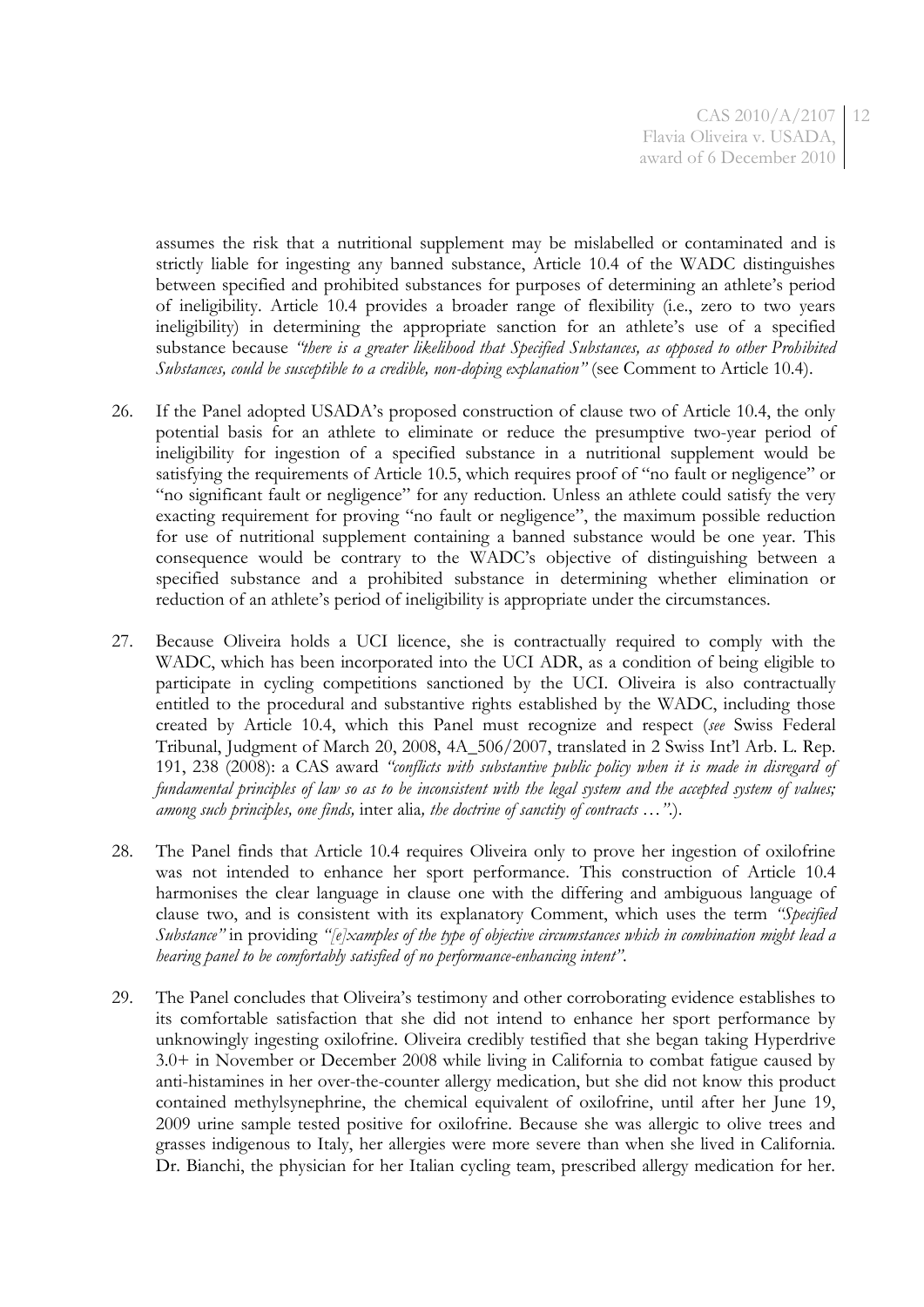While in Italy, Oliveira continued taking Hyperdrive 3.0+ to counteract the effects of antihistamines in her prescription allergy medication. Oliveira's decision not to have her June 19, 2009 "B" sample tested based on her ultimately mistaken belief that her positive test for oxilofrine was caused by her physician-prescribed allergy medication, for which she was in the process of seeking a therapeutic use exemption under the UCI ADR, is consistent with her assertion that she did not know Hyperdrive 3.0+ contained oxilofrine. The undisputed testimony of her husband Nathan Parks regarding his efforts to determine the source of the oxilofrine that caused Ms. Oliveira's positive test corroborates Ms. Oliveira's testimony. Although Oliveira regularly took Hyperdrive 3.0+ in combination with her prescribed allergy medication while in Italy, she did not take either product during the summer of 2009 on the days she raced because she did not want to become dehydrated while racing in extreme heat. Her July 2 and 7, 2009 in-competition urine samples tested negative for oxilofrine, which provides independent corroboration that Oliveira was not taking a specified substance to enhance her sport performance.

- 30. The existence of corroborating evidence distinguishes this case from CAS 2007/A/1395, in which there was *"no circumstantial evidence – other than the mere allegation of Shooters – that they did not intend to enhance their performance"* (§78) by ingesting unwrapped chocolates provided by their coach that he allegedly contaminated with propranolol, a specified substance, to enhance their performance in a shooting competition.
- 31. USADA's reliance on a CAS panel's finding in CAS 2008/A/1489, at §7.13 that *"taking a nutritional supplement for faster recovery [after a surgery] is a performance-related reason"* as part of its analysis of whether an athlete had no significant fault or negligence for taking a supplement contaminated with nandrolone, a prohibited substance, is, in our view, misplaced. CAS 2008/A/1489 does not establish a definitive standard for determining whether an athlete's usage of a specified substance was intended to enhance sport performance or establish any factors that should be considered in resolving this issue on a case-by-case basis.
- 32. The Panel does not agree with USADA's assertion that Ms. Oliveira's *"fault for failing to take adequate steps to ensure that a product marketed as a stimulant does not contain any banned performanceenhancing substances"* should be considered in determining whether she can prove her lack of an intent to enhance sport performance. Ms. Oliveira's "degree of fault" is only relevant in determining whether her period of ineligibility should be reduced. Whether Oliveira was *"wilfully ignorant to the composition of a supplement [Hyperdrive 3.0+]"* she took, is only relevant to her "degree of fault", not her "intent to enhance sports performance".

## *C. Athlete's "Degree of Fault"*

33. Because Oliveira has satisfied both predicate requirements necessary to justify any elimination or reduction in the presumptive two-year period of ineligibility, the Panel must independently examine her "degree of fault" to determine whether any reduction in the period of ineligibility is appropriate. The AAA Arbitrator determined (at §30) that *"Ms. Oliveira's degree of fault was sufficiently high to deny her any elimination or reduction of the otherwise applicable period of ineligibility"* and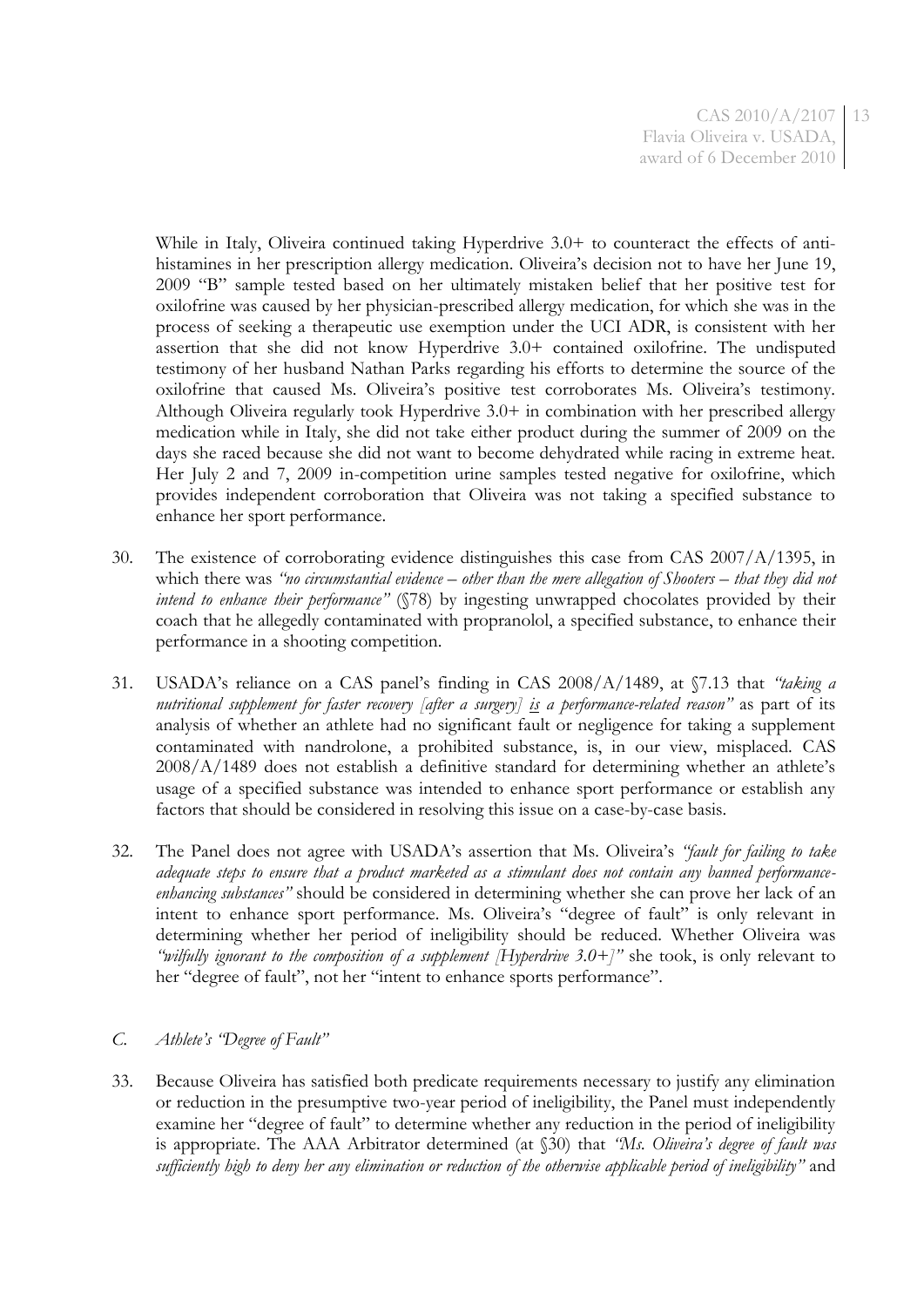concluded she was not entitled under either UCI ADR 295 or 297 to any elimination or reduction of the presumptive two-year period of ineligibility, which should begin on the June 19, 2009 date of her sample collection.

- 34. Oliveira contends she took reasonable steps based on the totality of the following circumstances to determine whether Hyperdrive 3.0+ contained any banned substances, she was not *"wilfully ignorant"*, and she bears no *"significant fault"*; therefore, she is entitled to a reduced period of ineligibility. Before taking Hyperdrive 3.0+ for the first time in October or November 2008, she took the following precautions: consulted with personal trainers at the gym where she worked in California; read the product's label, listed ingredients (which did not include methylsynephrine), and directions for use; consulted the website of Vitamaker, the online retailer from whom she purchased Hyperdrive 3.0+; conducted internet research on listed herbal ingredients such as guarana and guggle to determine the amounts of vitamin B12 and caffeine therein; and checked WADA's prohibited substances list and USADA's Global Drug Reference Online ("Global DRO") to ensure that none of Hyperdrive 3.0+'s listed ingredients are banned substances. After joining the SC Michela Fanini Italian cycling team (her first professional team), she consulted with Dr. Bianchi, the team's physician, in January 2009 regarding all nutritional supplements and vitamins she was taking, but he did not inform her she was taking any banned substances. She assumed that the new supply of Hyperdrive 3.0+, which she had ordered on-line from Vitamaker for delivery in the U.S. that her husband brought to her in Italy during the spring of 2009, contained the same ingredients and at the time did not notice any changes in its name or label. Even if methylsynephrine was a listed ingredient, she would not have been able to readily determine it is the chemical equivalent of oxilofrine, a banned substance.
- 35. Oliveira was not placed into USADA's Out-of-Competition Registered Testing Pool of athletes until after her June 19, 2009 positive test and did not receive any formal drug education from USADA until thereafter. Based on these circumstances, she contends her period of ineligibility should not exceed fifteen months from the date of her June 19, 2009 sample collection and that any longer period would have an *"unduly harsh impact"* and make *"it difficult, if not impossible for [her] to obtain a contract with a professional team for any portion of 2011"*.
- 36. In response, USADA contends that the AAA Arbitrator's two-year period of ineligibility should be upheld, but that he erred *"in assigning the date of [her] positive drug test as the start date for Oliveira's period of ineligibility"*. Rather, it should begin *"on the date on which she accepted a provisional suspension [September 19, 2009] (or at the earliest on the last date she competed prior to the AAA hearing)"*. USADA asserts that *"Ms. Oliveira's fault was significant in relation to her positive drug test"* and that *"a reduction of her period of ineligibility is not justifiable under the applicable rules"*.
- 37. USADA contends Oliveira has not established the steps she took in late 2008 to determine if Hyperdrive 3.0+ contained a banned substance *"measured up to that expected from her and other elite athletes"*. A review of Vitamaker's website reveals other products sold by ALR Industries, the manufacturer of Hyperdrive 3.0+, which are marketed to body builders. This *"should put an athlete on increased alert concerning the potential dangers of using products made by that manufacturer"* and cause *"any reasonable professional athlete to seek out a different supplement manufacturer"*. She did not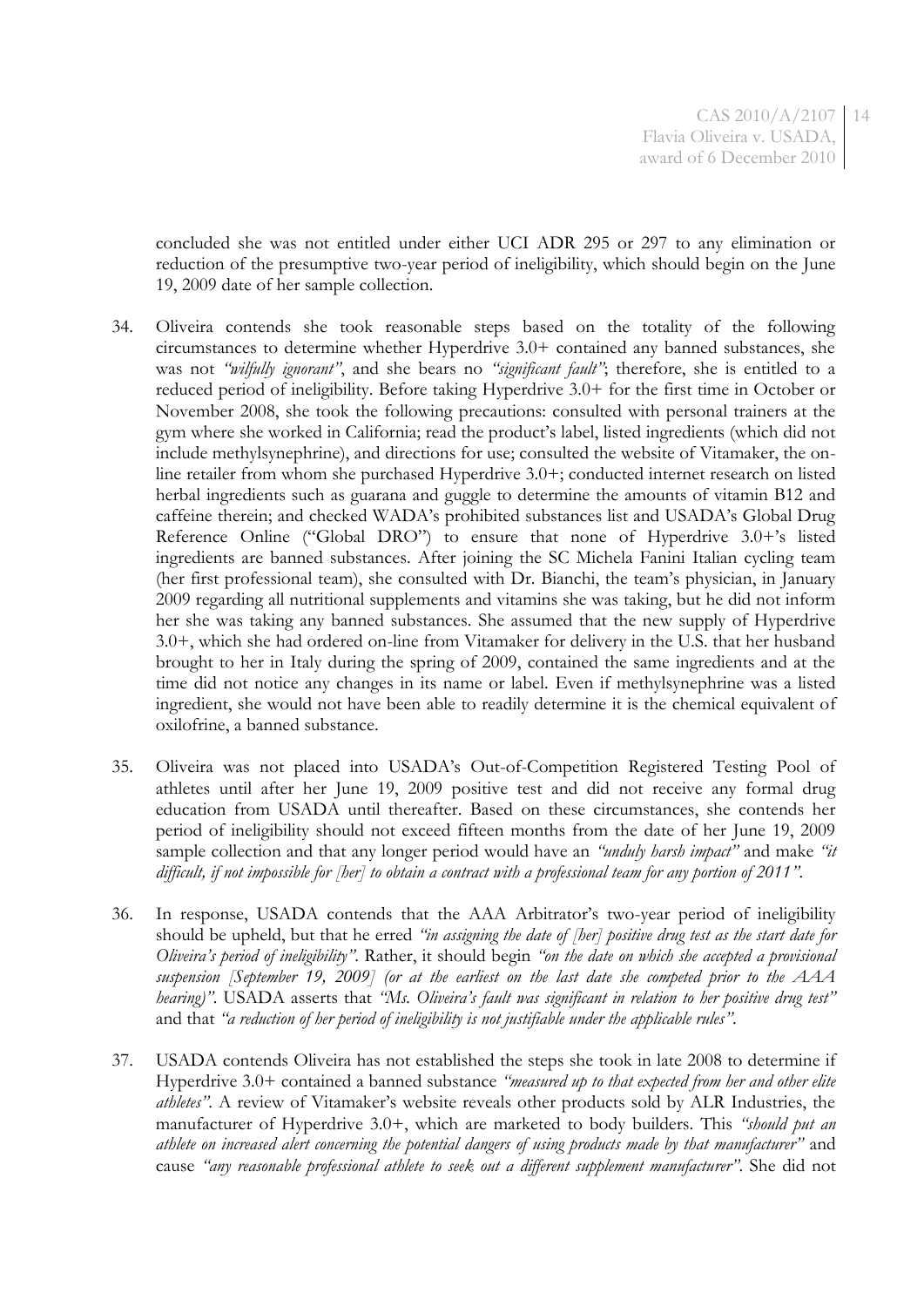CAS 2010/A/2107 15 Flavia Oliveira v. USADA, award of 6 December 2010

check ALR's website to determine the ingredients contained in Hyperdrive 3.0+; if she had, she would have discovered this product is marketed as a stimulant. She could not reasonably rely on Dr. Bianchi's January 2009 alleged failure to inform her not to take Hyperdrive 3.0+ because the AAA Arbitrator observed (at §36) that Dr. Bianchi had *"… relied entirely on Ms. Oliveira's own description of the products she was taking, did not look at the list of ingredients of Hyperdrive 3.0+, and did not conduct any research of his own regarding that product or its actual composition"*. Oliveira also failed to heed a January 2009 U.S. Food and Drug Administration public warning that Hyperdrive contained sibutramine, a potentially dangerous drug on WADA's prohibited substances list, which should have alerted her this product may contain other banned substances.

- 38. USADA claims that Oliveira did not carefully check the label of the new supply of Hyperdrive 3.0+ she received from her husband in May 2009 before taking it, which apparently disclosed it contained methylsynephrine. Although she claims to have checked WADA's prohibited substances list, she is uncertain whether she ever did any research to determine if methylsynephrine is on the banned list. She acknowledges WADA's prohibited substances list states *"the list includes compounds of similar chemical structure or biological effects"*, but admits not doing any investigation to determine whether methylsynephrine is the chemical equivalent of oxilofrine until after testing positive for the later substance. Although she consulted the Global DRO, USADA's records do not reflect that any cyclist conducted a search for methylsynephrine prior to her June 19, 2009 positive test for oxilofrine. She did not initially contact USADA for any guidance regarding banned substances before taking Hyperdrive 3.0+. After her positive drug test, Ms. Oliveira, with the help of her husband, contacted USADA whose personnel promptly informed her of the link between methylsynephrine and oxilofrine – information she could have discovered before testing positive for oxilofrine if she had contacted USADA sooner. As a professional athlete, she bears significant fault for her positive drug test even though she has relatively little elite level cycling experience.
- 39. Because the risks of mislabelling and/or contamination now are generally known or at least foreseeable, all athletes must exercise reasonable care to ensure a nutrition supplement does not contain a banned substance whether the WADA Code classifies it as a prohibited or specified substance. As explained in CAS 2009/A/1870, at §50,

*"Much information has been given and stringent warnings have been issued in this respect. As a result, this Panel finds that the level of diligence due by an athlete rose over the years; and the athlete's behaviour should be considered with care, when assessing the measure of the sanction he or she should receive".*

40. As the AAA Arbitrator correctly observed (at  $\S 32$ ):

*"UCI ADR 21 imposes a rule of strict liability: it is each rider's 'personal duty to ensure that no Prohibited Substance enters his body' and all riders 'are responsible for any Prohibited Substance or its Metabolites or Markers found to be present in their bodily specimens'. This rule is followed by an express warning:*

*'Riders must refrain from using any substance, foodstuff, food supplement or drink of which they do not know the composition. It must be emphasized that the composition indicated on a product is not always complete. The product may contain Prohibited Substances not listed in the composition'.*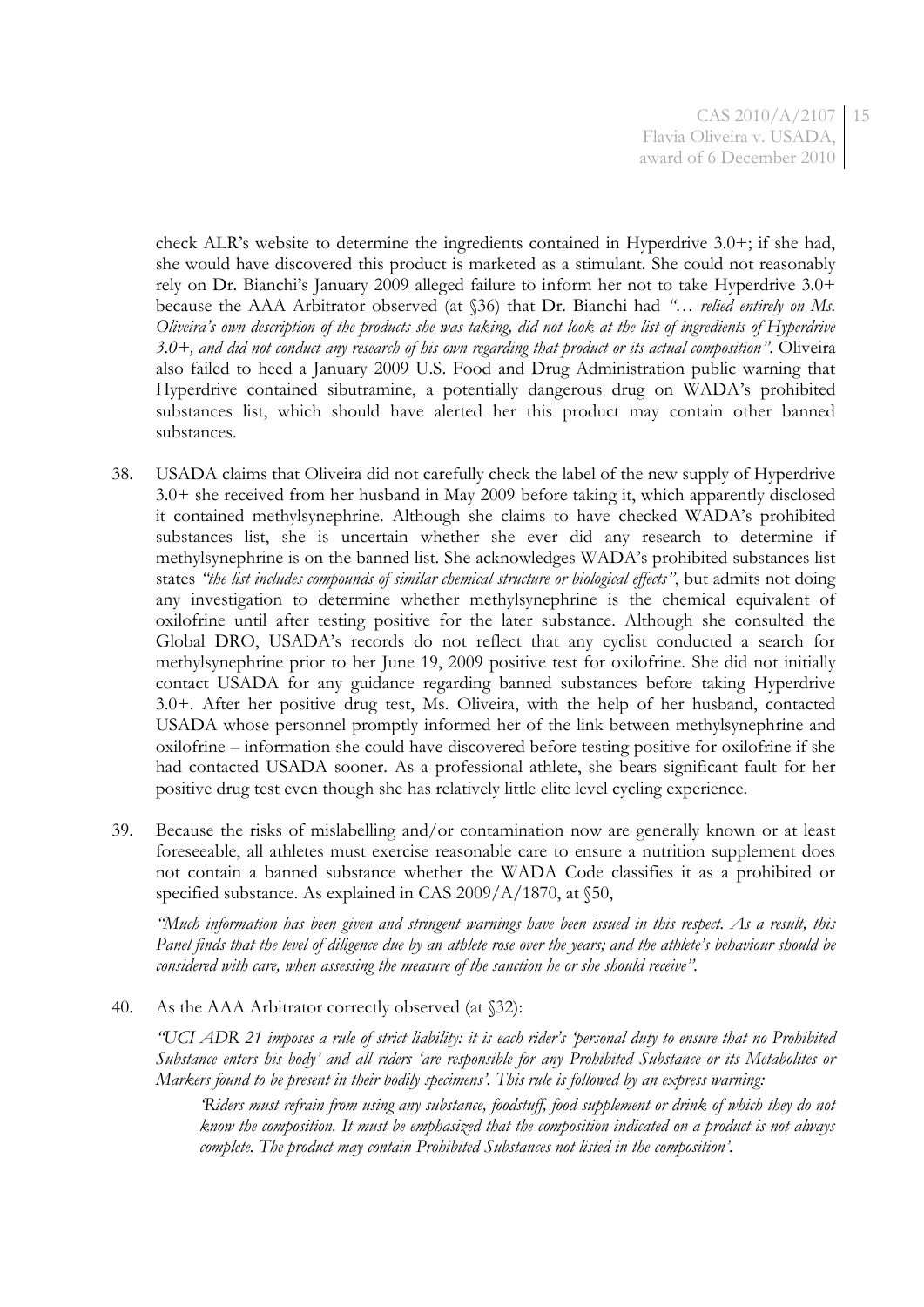CAS 2010/A/2107 16 Flavia Oliveira v. USADA, award of 6 December 2010

*Thus, riders are warned in clear language that they cannot rely on a manufacturer's listing of ingredients and must not use supplements or other substances of which they do not know the composition. That warning was not heeded by Ms. Oliveira. In conducting her research regarding Hyperdrive 3.0+, she accepted without question the manufacturer's list of ingredients as accurate and complete and her research was limited to trying to ascertain whether any of the listed ingredients was a prohibited substance".*

- 41. Because she knew or should have known of the risks of using nutritional supplements, the Panel agrees that Oliveira unreasonably relied on Hyperdrive 3.0's label as an accurate and complete listing of its ingredients and that her limited research, in particular her failure to check the manufacturer's website, was inadequate to determine whether Hyperdrive 3.0 in fact contained any banned substances before she began taking this product in November or December 2008. In addition, she failed to carefully check the label of the new supply of Hyperdrive 3.0+ her husband delivered to her in Italy in May 2009 before taking this product. This conduct establishes she failed to take all reasonable steps necessary to determine whether Hyperdrive 3.0+ contained any banned substances and that her June 19, 2009 positive test resulted from her negligence (i.e., "fault").
- 42. The Panel, however, does not agree with the AAA Arbitrator's determination that *"Ms. Oliveira's degree of fault was sufficiently high to deny her any elimination or reduction of the otherwise applicable period of ineligibility [i.e., two years]"*. In determining Oliveira's period of ineligibility, the Panel must impose an appropriate sanction that furthers the WADC's objective of proportionate and consistent sanctions for doping offences based on an athlete's level of fault under the totality of circumstances (s*ee* Purpose, Scope and Organization of the World Anti-Doping Program and the Code: *"The Purpose of the* Code *is to advance the anti-doping effort through universal harmonization of core anti-doping elements"*). The Panel's analysis of this issue is guided by the Comment to Article 10.4 that provides *"[i]n assessing the Athlete's or other Person's degree of fault, the circumstances considered must be specific and relevant to explain the Athlete's or other Person's departure from the expected standard of behavior"*.
- 43. Unlike UCI ADR 297 (WADC Article 10.5), UCI ADR 295 (WADC Article 10.4) does not require Oliveira to prove "no significant fault or negligence" to obtain a reduced period of ineligibility for testing positive for oxilofrine, a specified substance. USADA argues in its written submissions that *"Ms. Oliveira must demonstrate her conduct was a reasonable departure from her duty to ensure no prohibited substance entered her body"*. However, the appropriate inquiry, in the Panel's view, is Ms. Oliveira's "degree of fault" under the circumstances, not simply whether her failure to take certain steps to ensure Hyperdrive 3.0+ did not contain a banned substance was reasonable (which it was not). To resolve this issue, the Panel must determine whether the nature and degree of her unreasonable conduct under the circumstances was so high that a two-year period of ineligibility is proportionate and consistent with other similar cases.
- 44. Oliveira was not wilfully ignorant regarding the risks that a nutrition supplement may be mislabelled because she took some steps to ensure Hyperdrive 3.0+ did not contain a banned substance. Before initially taking this product, in an effort to determine whether it contained any banned substances, she checked its label and conducted internet research, which included checking the on-line retailer's website, WADA's prohibited substances list, and USADA's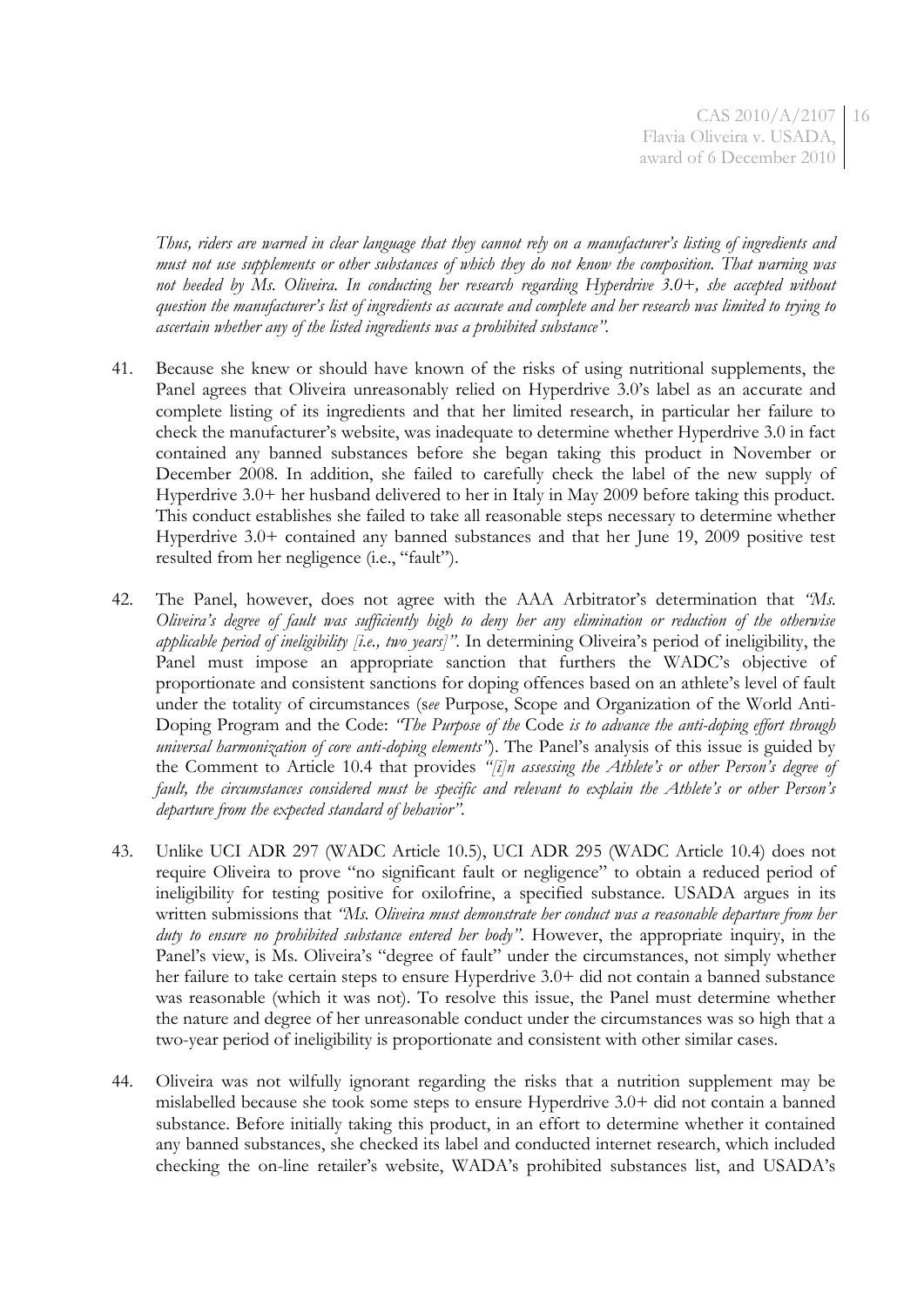Global DRO. She also consulted with Dr. Bianchi, her professional cycling team's physician, regarding the nutrition supplements and vitamins she was taking. These steps constitute the exercise of at least some degree of care to ensure she did not take any banned substances.

- 45. Although the AAA Arbitrator found (at §37) that *"at this stage of her career, she has had little experience and no training in anti-doping matters"*, he concluded that Oliveira was not entitled to any reduction in the presumptive two-year period of ineligibility because *"she is an elite athlete who is subject to the provisions of the WADA Code and UCI ADR and must bear the responsibilities imposed by those important enactments"*. The Panel, however, concludes that the AAA Arbitrator did not give sufficient weight to Ms. Oliveira's relatively short experience as an elite cyclist and lack of any formal anti-doping education in evaluating her degree of fault under the totality of the circumstances.
- 46. In CAS 2008/A/1490, a CAS panel placed substantial weight on factors such as an athlete's lack of experience in doping matters as a national or international athlete, lack of any formalized drug education training at the national or international level, lack of guidance and support from his coaches and others, and lack of any intention to enhance athletic performance in determining the existence of an athlete's significant fault or negligence under WADC Article 10.5.2. A North American CAS/AAA panel recently concluded these same factors were dispositive in determining an athlete's degree of fault in connection with the use of a specified substance (AAA No. 77 190 E 00447 08; *see also* Comment to WADC Article 10.5: *"certainly youth and lack of experience are relevant factors to be assessed in determining the Athlete's … fault under … [Article] 10.4 …"*). Applying these factors, both the CAS 2008/A/1490 and AAA No. 77 190 E 00447 08 arbitration panels determined that the subject athlete's period of ineligibility should be no more than 50% of the maximum sanction provided by the applicable WADA Code provisions.
- 47. In CAS 2008/A/1490, a CAS panel found that a high school athlete who had never received any formal drug education from any sports organization or been drug tested and who received no guidance from his high school coaches regarding doping or anti-doping testing had no significant fault or negligence under the totality of the circumstances for a positive incompetition test during the USA Junior National Track and Field Championship (the first time he entered this competition) as a result of voluntarily consuming a small amount of cocaine. He received a one-year suspension for taking cocaine, a prohibited substance under the 2003 WADA Code that was subject to a presumptive two-year period of ineligibility for a first offence.
- 48. Similarly, applying the 2003 WADC's specified substances rule providing a maximum oneyear period of ineligibility for a first offence, the AAA No. 77 190 E 00447 08 panel imposed a six-month period of ineligibility on an intercollegiate swimmer for negligently taking her mother's prescription medication containing triamterene/hydrochlorothiazide, a banned diuretic (at §§9.8-9.9):

*"[Respondent] took the pill without her mother's knowledge. She did not ask her mother about the contents of her mother's prescription medication bottle. She did not take any steps to ensure that the pill was a laxative or, even if it was a laxative, that the pill did not contain a Prohibited Substance. Had Respondent carefully*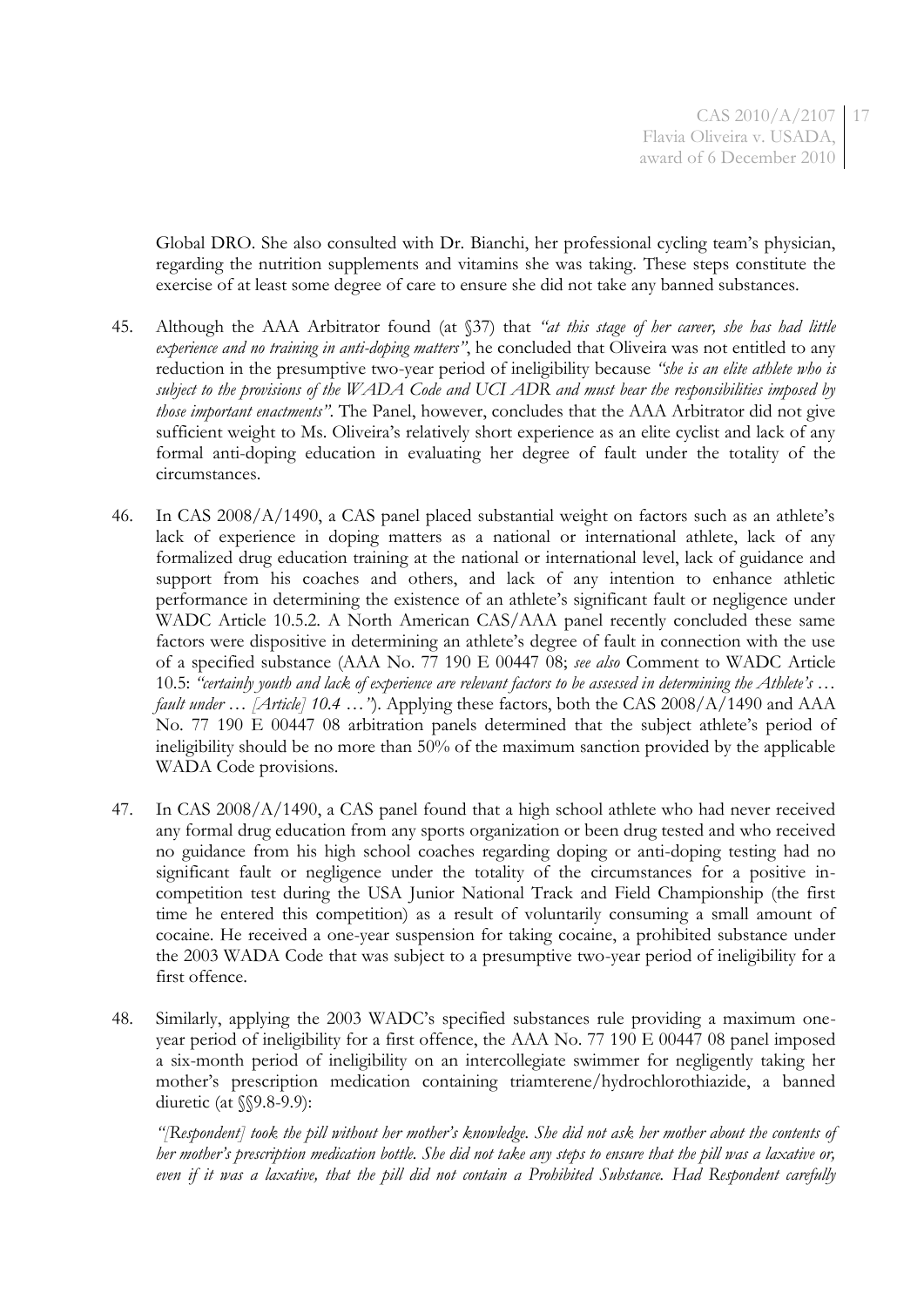*inspected the bottle, she would have seen that the pills contained diuretics, which are now a Specified Substance under both 2009 FINA and WADA anti-doping rules. Respondent did not consult USADA's 2008 Guide to Prohibited Substances and Prohibited Methods of Doping and Drugs before taking the pill. She did not call the USADA Drug Reference Hotline. She did not check USADA's website. Had she taken any of these steps, she would have discovered that triamterene and hydrochlorothiazide are banned substances. Given these facts, the Panel finds that Respondent was negligent. However, the Panel also finds that Respondent did not intend to cheat or enhance her sports performance. Respondent made a seemingly one-time mistake that could have been avoided, and that was inconsistent with an otherwise clean anti-doping record and careful attention to following the applicable rules to compete in a high level in her sport.*

*Respondent was a relatively new entrant into the USADA out-of-competition drug testing program and her inexperience likely contributed to her mistake. While her recent entry into the anti-doping program and her*  relative inexperience do not absolve Respondent of her negligence in this case, the fact that Respondent did not *receive any formalized anti-doping instruction or training other than printed materials or e-mail reminders also likely contributed to her mistake. Respondent was a naïve athlete who thought that if she did not intend to use banned performance enhancing substances, or those that mask such usage, she would not test positive for a Prohibited or Specified Substance. In late August 2008, Respondent clearly did not fully comprehend the level of care she must take to avoid testing positive for a banned substance. She does now".*

- 49. By comparison, within approximately two and a half years Oliveira rapidly rose from a weekend recreational cyclist, who entered her first competitive cycling race in January 2006, to an elite international cyclist in June 2008 who signed her first professional contract six months later in December 2008. Although she is licensed by USA Cycling, as a permanent U.S. resident, she is a Brazilian citizen unable to compete for the U.S. in any cycling competitions. She was not placed into USADA's Out-of-Competition Registered Testing Pool of athletes or provided with anti-doping education through USADA webinars, until after her June 19, 2009 positive test. At the time of her positive test, she had little experience as an elite international athlete and no formal education regarding the specific steps to take and comprehensive research necessary to ensure that an over-the-counter product is accurately labelled and that its listed ingredients are not the chemical equivalent of any banned substances. Neither of the two U.S. cycling teams Oliveira raced for in the U.S. from 2006-2008 provided her with any anti-doping education. During a one-hour dinner meeting in January 2009 at which he explained the effect of a doping rule violation on her contract, the team manager for her Italian cycling team simply told her to consult with the team physician regarding any medication or other products she was taking, which she did.
- 50. Oliveira stated that she did not list Hyperdrive on her June 19, 2009 UCI Anti-doping Control form because she did not believe an over the counter nutritional supplement was a "pharmaceutical drug" she should disclose.
- 51. Like the athlete in CAS 2008/A/1490, Oliveira did not receive any formal drug education from USADA or any sports organization prior to her first in-competition drug test that resulted in a positive test for a stimulant. Whereas [the athlete] voluntarily and knowingly ingested cocaine, an illegal substance, Oliveira did not knowingly take oxilofrine, a lawful stimulant contained in over-the-counter products. Similar to the athlete in AAA No. 77 190 E 00447 08, Oliveira did not receive any formalized anti-doping instruction or training and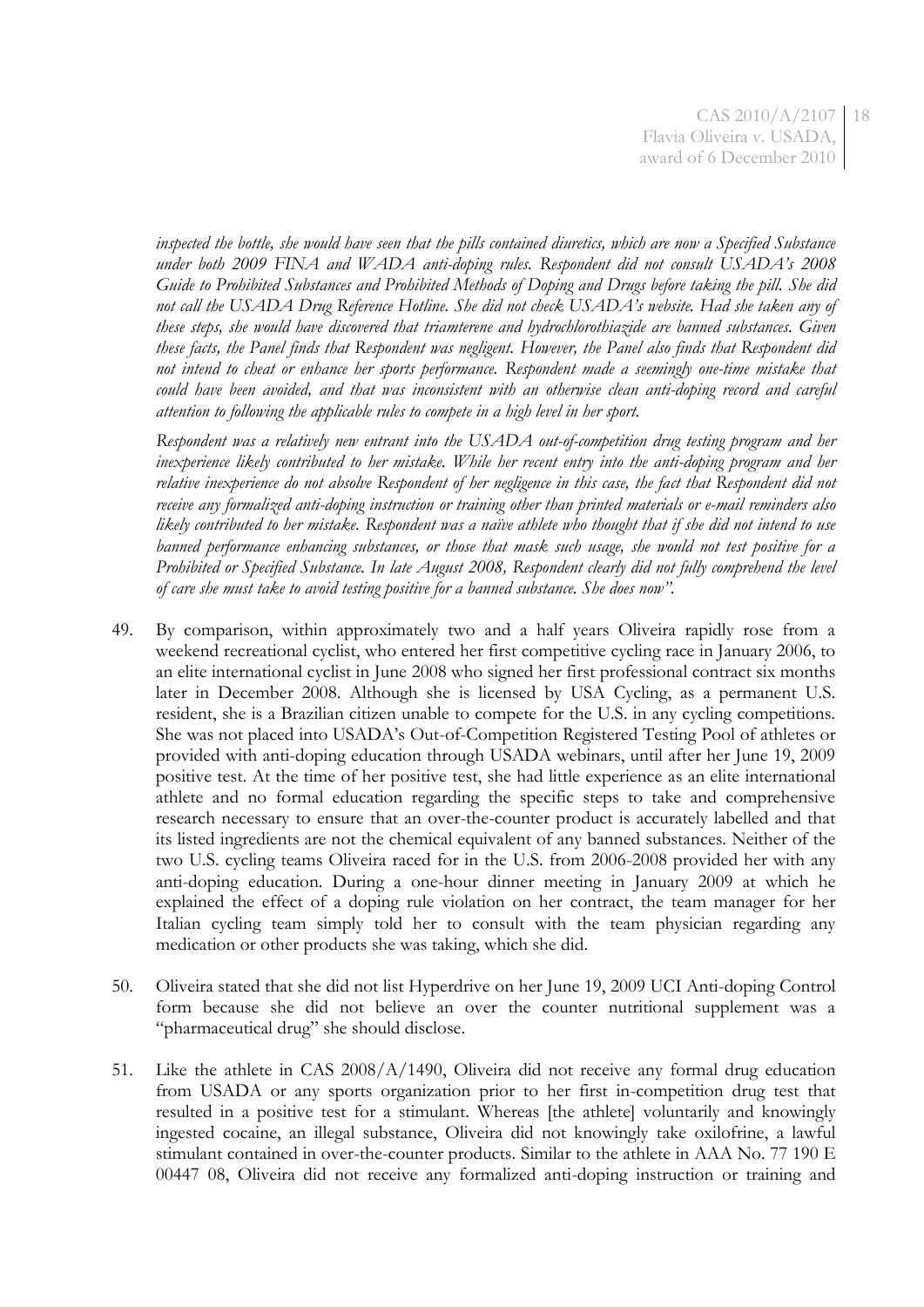CAS 2010/A/2107 Flavia Oliveira v. USADA, award of 6 December 2010 19

naively failed to carefully check the label of a product she took for a therapeutic purpose without knowing it contained a specified substance or intending to enhance her performance. Unlike the athlete in AAA No. 77 190 E 00447 08, she was not a member of the USADA outof-competition drug testing programme who had previously been drug tested and received printed anti-doping materials and e-mail reminders.

- 52. Because Oliveira was an elite level athlete and a professional cyclist at the time of her first positive test rather than an intercollegiate or high school athlete, the Panel concludes that her period of ineligibility should be more than 50% of the maximum for her first doping offence; specifically, it should be 75% of the maximum sanction (i.e., 18 months). The Panel finds that the facts relevant to Ms. Oliveira's degree of fault are similar but not identical to those in CAS 2005/A/847, in which a CAS panel imposed an eighteen month period of ineligibility on a professional skier who tested positive for the prohibited substance norandrosterone from ingesting a contaminated nutrition supplement. In CAS  $2005/A/847$ , a skier with seventeen years of professional experience, admittedly took a nutritional supplement *"over a lengthy period of time"* (§7.3) despite several *"warnings which clearly and repeatedly over the past years have emphasized the risk of contamination and/or mislabelling in nutritional supplements"* (§7.3.2), which *"a professional athlete, who has competed at the highest levels for many years, with great success could not and should not"* have remained ignorant. (§7.3.3). The panel found *"no doubt"* the skier *"acted with 'fault and negligence' with regard to the anti-doping rule violation"* (§7.3.2, emphasis original). It also found he did not take the supplement for the purpose of benefiting from the prohibited substance, did not know it contained a prohibited substance because it was not disclosed on the product's packet or accompanying leaflet, and *"did not acquire the product illegally on the 'grey market' or in some other dubious manner"* (§7.3.7). Although he could have had the supplement tested before taking it, or simply not have taken it, he did take the precautions of reading its label and inquiring with the distributor of the product. The panel found that his conduct *"give(s) rise to ordinary fault or negligence at most, but [does] not fit the category of 'significant' fault or negligence"* (§7.3.7, emphasis original). The panel concluded *"[i]n light of the particularities of the present case and the principle of proportionality … the penalty of 18 months imposed by [the FIS] is fair and reasonable"* (§7.5).
- 53. The facts here are readily distinguishable from those in other cases in which an arbitrator determined there should be no reduction of the presumptive minimum period of ineligibility for a specified substance. In AAA No. 77 190 00384 09, a 24 year-old world class judo athlete, who had been in the USADA Registered Testing Pool for nearly five years and previously had been drug tested 7-10 times, tested positive for ritalinic acid (Ritalin), a banned stimulant, as part of in-competition drug testing. He knew that using Ritalin, which he obtained from a friend, was illegal without a prescription. Although he had attended 2-3 USADA anti-doping education sessions and had received several USADA anti-doping publications and other written materials, *"he never stopped to consider the nature of the substance that he ingested, nor did he consult the USADA Drug Reference Online ("DRO") service"* to determine if it contained a banned substance (§6.7). *"Because a quick log-on to the USADA DRO for the drugs, Ritalin and Adderall, would have provided a clear answer, and from his testimony he knew how to do so"* (§8.6), the arbitrator concluded he *"deviated considerably from the expected standard of care"* (§8.7) and imposed a two-year period of ineligibility.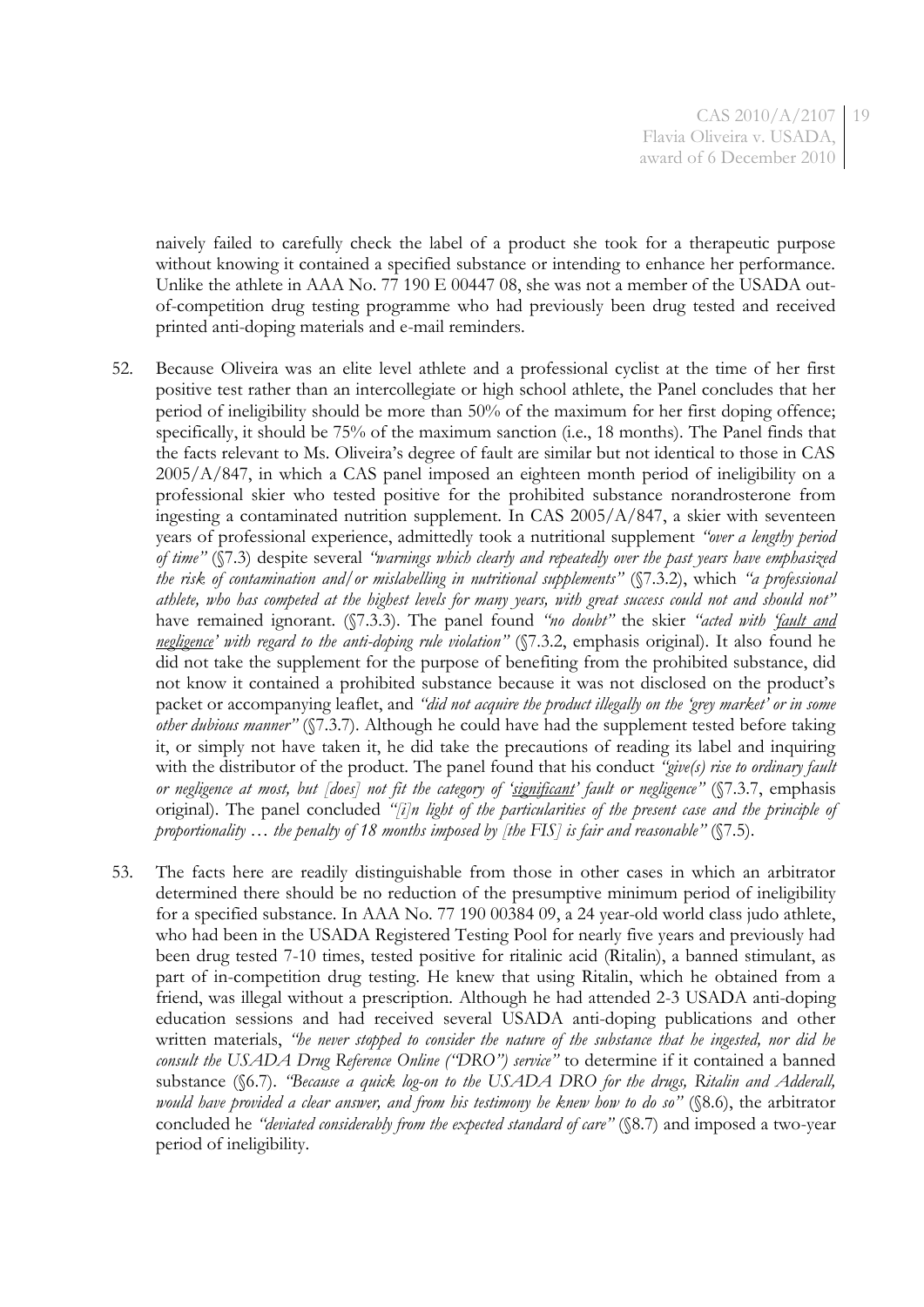- 54. Oliveira's degree of fault, in light of her lack of experience in doping matters as a national or international athlete and any formalized drug education training at the national or international level, is less than that of the subject athlete in the prohibited substances cases cited by USADA in support of its argument that the Panel should impose a two-year period of ineligibility on Oliveira for ingesting a specified substance. In FINA Doping Panel 4/02 (February 19, 2003), a 16 year-old swimmer who had competed in many national and international competitions, including the 2000 Sydney Olympics, was given the maximum sanction for ingesting a nutrition supplement containing nandrolone, an anabolic steroid. Based on the recommendation of her coach, she purchased a supplement and took it after her physician checked the product's label and stated it did not contain any banned substances. Because she could not *"clearly establish"* how the nandrolone got into her system and relied solely on the *"poor information"* on the product's label as a guarantee of the absence of any prohibited substances, the FINA Doping Panel found no justification for reducing her sanction.
- 55. In AAA No. 30 190 00358 07, a member of the U.S. national wrestling team who was living at the USOC Training Center tested positive for a steroid precursor in a supplement whose label did not list it as an ingredient, but clearly stated the product *"Stimulates Testosterone Production; Suppresses Estrogen Production; Prohormone Alternative"*, which identified it as a prohibited antiestrogenic substance. The manufacturer's website, which he consulted but did not read carefully, described the product as an *"aromatase inhibitor"* and explained it *"works in males, to both reduce estrogen and increase testosterone"* (§22). Because he ignored the label's clear statements, did not carefully read the manufacturer's website, had the opportunity to contact USADA or other experts, and otherwise took minimal steps to ensure the product did not contain a banned substance, the arbitrator determined no reduction in the presumptive two-year suspension was appropriate under the circumstances.
- 56. In CAS 2003/A/484, a 24 year-old athlete who *"distinguished himself in competitive swimming beginning at a very young age"* (§12) and qualified for the U.S. Pan American team tested positive for a steroid precursor, which he alleged was contained in a contaminated multi-vitamin product he took. Although he was aware of the risks of contamination, he took several nutrition supplements and vitamins *"while failing to make even the most rudimentary inquiry into their nature*" (§61) and relying solely on the advice of friends and product labels regarding whether these products contained any banned substances. He did not have any discussions with physicians or do any independent research regarding the composition of these products. The CAS panel found his *"conduct in the circumstances amounts to a total disregard of his positive duty to ensure that no prohibited substance enters his body"* (§62) and imposed a two-year period of ineligibility.
- 57. In CAS 2008/A/1489, an athlete who took several nutrition supplements, including muscle enhancers and those labelled as "steroidal", tested positive for nandrolone, the source of which was a Kaizen HMB supplement that lab testing proved to be contaminated. The CAS panel found "significant fault or negligence" by the athlete justifying a two-year suspension because he should have done more thorough internet research, especially because he discovered links evidencing the manufacturer sold muscle enhancement products, did not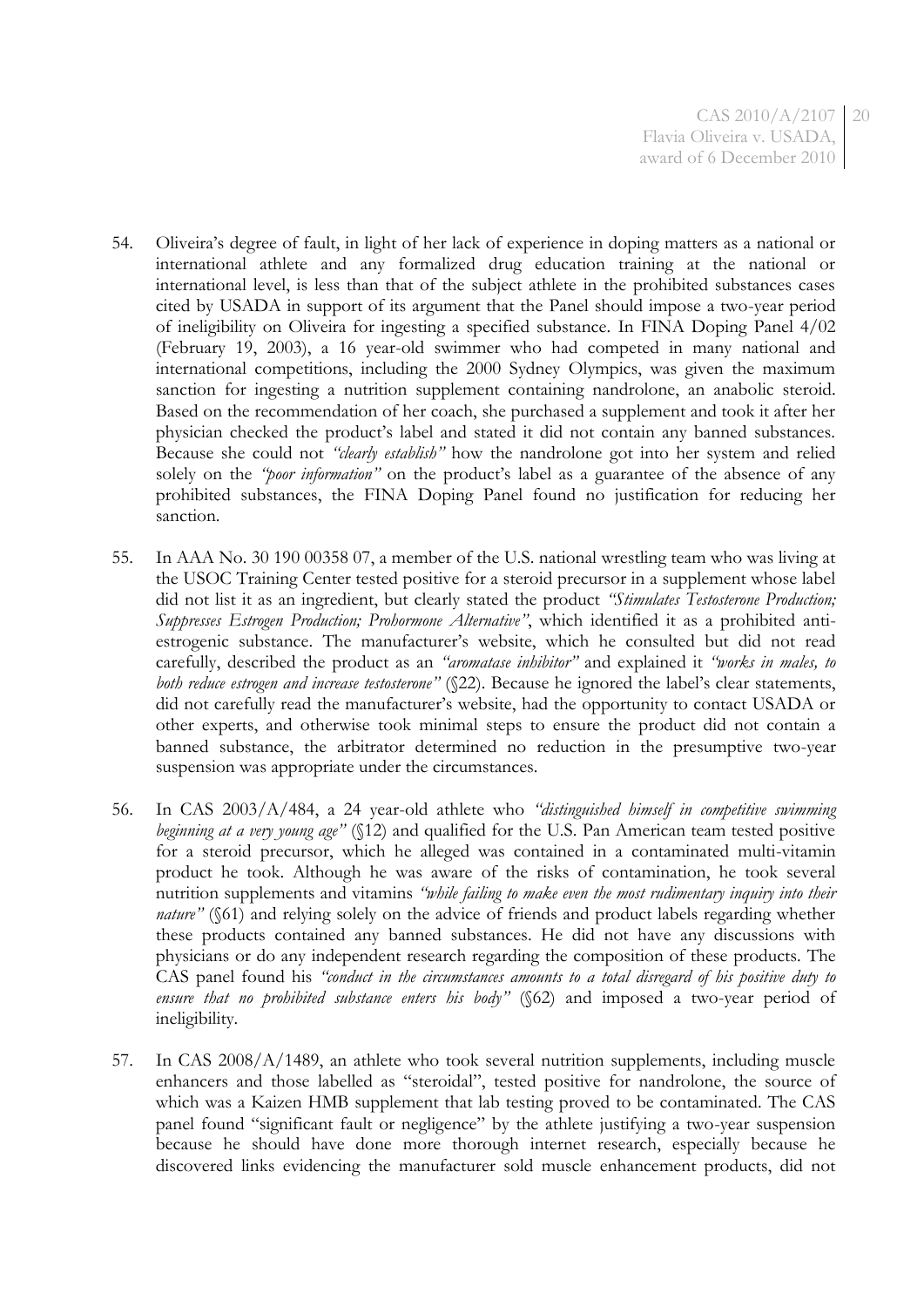check with the team physician or sports nutritionist regarding whether the particular brand of the recommended HMB supplement (i.e., Kaizen) was "trustworthy", and did not obtain a guarantee of product safety directly from the manufacturer, which he was aware was one of the Canadian doping agency's recommendations. The panel distinguished CAS 2005/A/847 because he did not make *"a direct inquiry with the distributor of the product to ascertain the safety of the supplement"* (at §7.6).

58. The Panel also notes that Oliveira's degree of fault clearly is less than that found in CAS OG 04/003, which has different facts. While participating in an IAAF track meet in Martinique, an athlete provided a urine sample that tested positive for nikethamide, a stimulant in a glucose tablet she ingested that her chiropractor had purchased in that country and given to her. She took the tablet in disregard of clear notice on its individual packet that it contained an ingredient in addition to glucose. Neither the athlete nor her chiropractor examined the box it came from, which clearly disclosed the tablet contained "nicethamide", or an accompanying informational leaflet in French with the following warning: *"Athletes: Caution, this product contains an active principle which can result in a positive test in case of anti-doping control"*. The CAS ad hoc Division upheld the AAA panel's imposition of a two-year period of ineligibility on the athlete because she failed to make any effort to inquire or ascertain whether the glucose tablet contained a banned substance and no exceptional circumstances existed to justify reducing her sanction.

## *D. Starting Date of Period of Ineligibility*

- 59. UCI ADR 316 (WADC Art. 10.9) generally provides that *"the period of* Ineligibility *shall start on the date of the hearing decision providing for* Ineligibility *… Any period of* Provisional Suspension *(whether imposed or voluntarily accepted) shall be credited against the total period of* Ineligibility *imposed"*.
- 60. Apparently relying on WADC Art. 10.9.2 (Timely Admission), one of the exceptions to the generally applicable starting date of the athlete's period of ineligibility, the AAA Arbitrator ruled (at §39) as follows:

*"Under UCI ADR 316, the period of ineligibility may start as early as the date of sample collection, if the rider promptly admits the anti-doping violation after being confronted with a positive test result but before he or she competes again. Here, Ms. Oliveira has not competed since her positive test result and has acknowledged the anti-doping violation by declining testing of the "B" sample, agreeing to a Provisional Suspension and, at the hearing expressly admitting the violation and seeking only a reduction of the applicable sanction. I therefore find it appropriate on the particular facts of this case that the period of ineligibility should start as of June 19, 2009, the date of sample collection. As required by UCI ADR 316, Ms. Oliveira will serve more than half of the period of ineligibility going forward from this date".*

61. USADA contends that the AAA Arbitrator erred *"in assigning the date of [her] positive drug test as the start date for Ms. Oliveira's period of ineligibility"*. Rather, it should begin *"on the date on which she accepted a provisional suspension [September 19, 2009] (or at the earliest on the last date she competed prior to the AAA hearing)"*.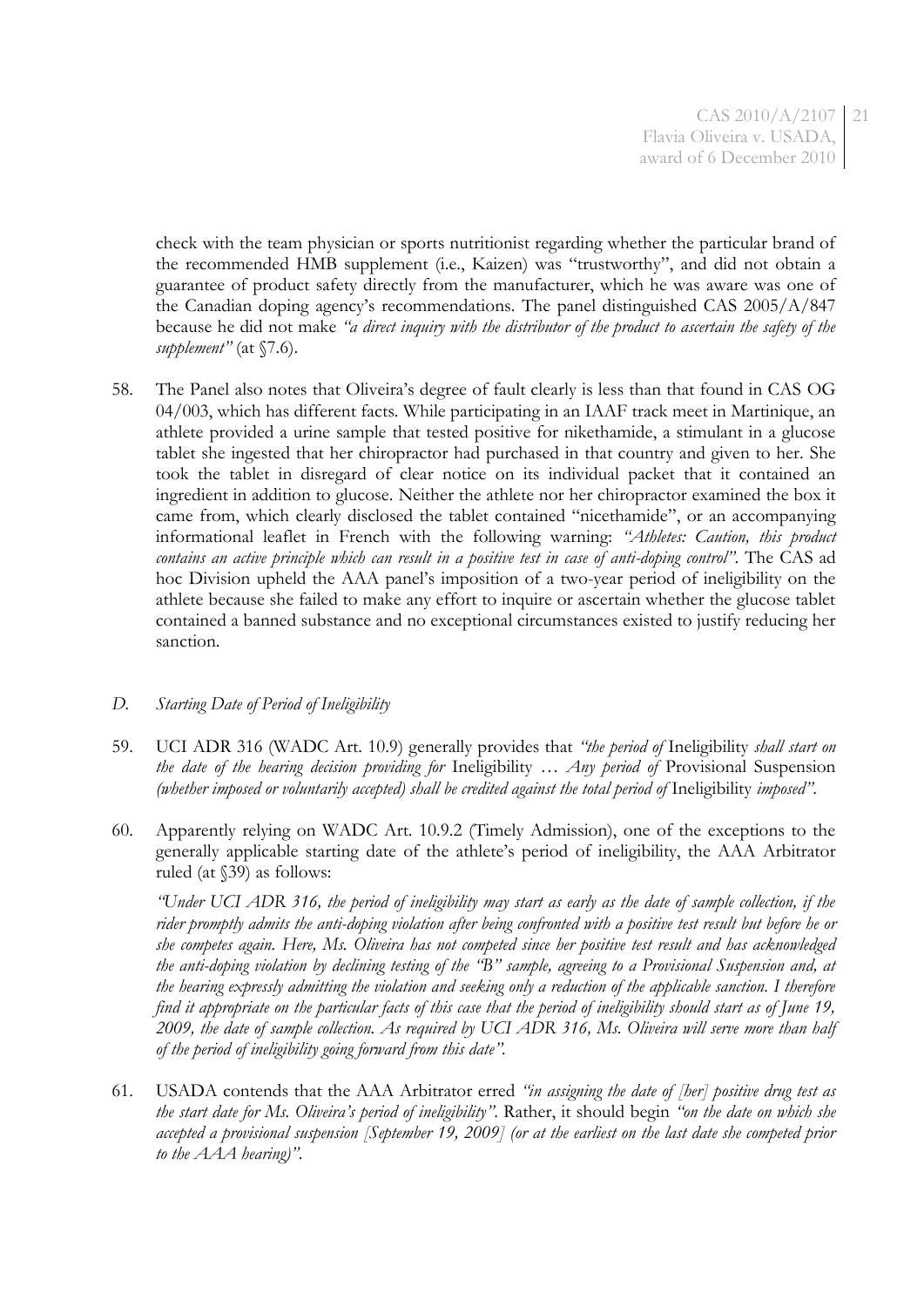CAS 2010/A/2107 22 Flavia Oliveira v. USADA, award of 6 December 2010

#### 62. WADC Art. 10.9.2 deals with "Timely Admission" and states:

*Where the Athlete or other Person promptly (which, in all events, for an Athlete means before the Athlete competes again) admits the anti-doping rule violation after being confronted with the anti-doping rule violation by the Anti-Doping Organization, the period of Ineligibility may start as early as the date of Sample collection or the date on which another anti-doping rule violation last occurred. In each case, however, where this Article is applied, the Athlete or other Person shall serve at least one-half of the period of Ineligibility going forward from the date the Athlete or other Person accepted the imposition of a sanction, the date of a hearing decision imposing a sanction, or the date the sanction is otherwise imposed.*

- 63. Oliveira acknowledges receiving a letter from the UCI on September 2, 2009 informing her that her June 19, 2009 sample tested positive for oxilofrine. During the CAS hearing Oliveira testified that she had competed in some cycling races after her June 19, 2009 sample collection. In response to a post-hearing inquiry from the Panel, Oliveira advised that she last competed on August 30, 2009.
- 64. Oliveira waived her entitlement to have her "B" sample tested on the same day she received notification of her positive test result. She accepted a provisional suspension on September 19, 2009, 17 days later, but before competing again.
- 65. During that intervening 17 days, Oliveira and her husband were engaged in extensive research to determine the cause of her positive test.
- 66. The Panel concludes that Oliveira's admission was "timely" having regard to the provisions of WADC Art. 10.9.2. This gives us the discretion to determine that the period of ineligibility should run from a date other than the date of the AAA arbitrator's decision (which is the default date provided for by WADC Art. 10.9), but no earlier than the date of sample collection.
- 67. WADC Art. 10.9.2 is permissive (the period of Ineligibility *may* start as early as the date of Sample collection). Although Oliveira did not become aware of her positive test until September 2, 2009, she continued to compete from the date of sample collection until August 30, 2009. While we have determined that the appropriate period of ineligibility is eighteen (18) months, we are of the view that, in the circumstances of this case, this period of ineligibility should be a period of time in which the athlete has not competed. Accordingly, the Panel determines that Oliveira's eighteen month (18) period of ineligibility should begin on August 30, 2009 and end on February 28, 2011. In accordance with WADC Art. 10.9.2, Oliveira will have served at least one-half of her period of ineligibility from the date of her acceptance of a provisional suspension.
- 68. Oliveira argued that her period of ineligibility should not exceed fifteen months from the date of her June 19, 2009 sample collection and that any longer period would have an *"unduly harsh impact"* and make *"it difficult, if not impossible for [her] to obtain a contract with a professional team for any portion of 2011"*. However, the Comment to Article 10.4 states that *"the fact that an Athlete would lose the opportunity to earn large sums of money during a period of Ineligibility or the fact that the Athlete only has a short time left in his or her career or the timing of the sporting calendar would not be*